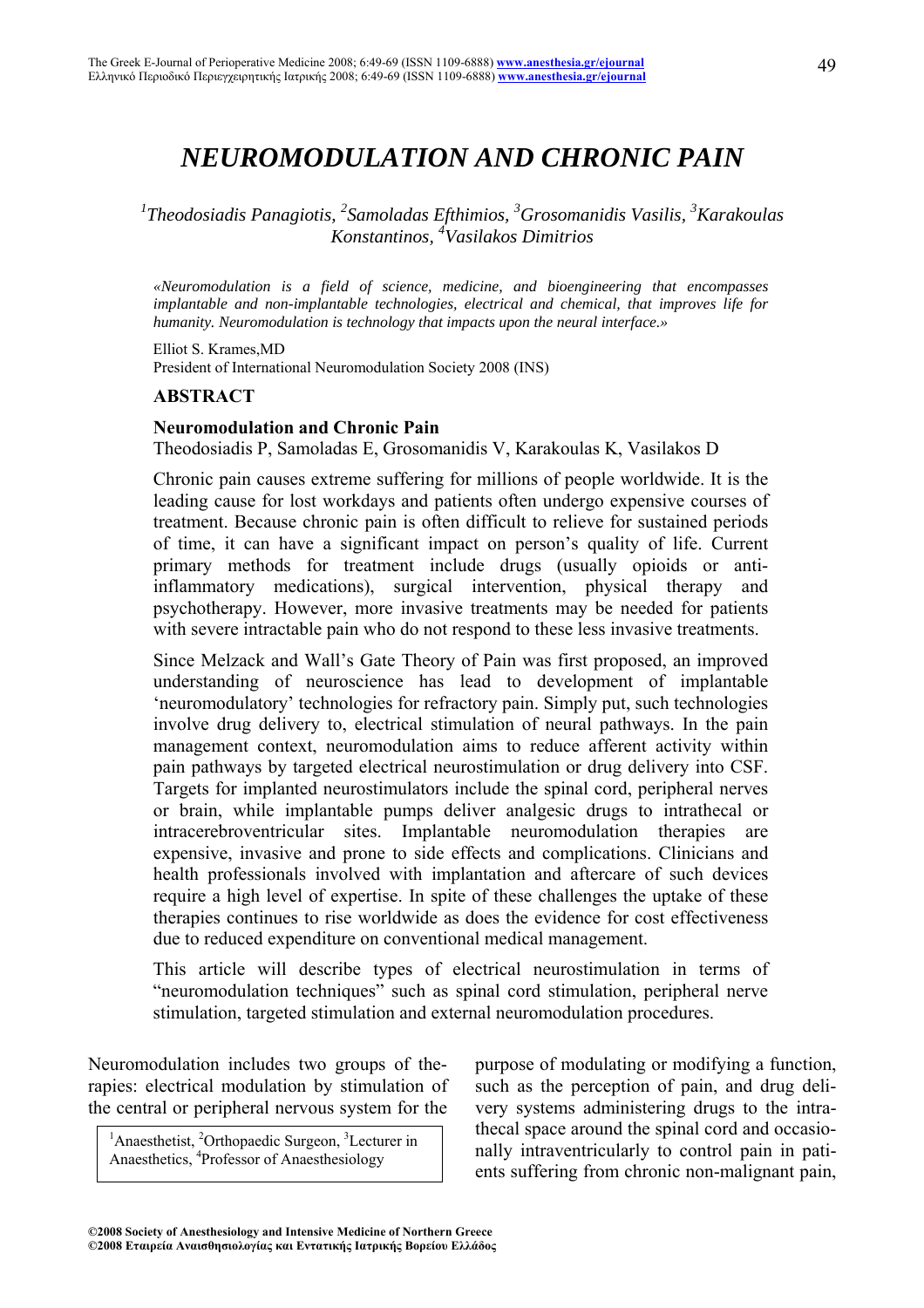cancer pain and spasticity. In this paper we will focus only in the first group of neuromodulation therapies.

"Chronic pain" as used herein, is pain that lasts a long time, regardless of the etiology, and includes cancer pain as well as pain of non cancer origin. It must be recognized that the physiology of each of those two types of pain is different in that cancer pain ordinarily involves noxious stimulation of tissues or involvement of nerves, whereas chronic pain may involve pathology of particularly nerve tissue or most commonly muscle, or may not involve any identifiable tissue pathology at all. Such chronic pain is a perception rather than a sensation per se, but may attenuate by the neuromodulation techniques discussed below.

#### **HISTORY**

The dramatic effects of stimulation of the body or nervous system have long been recognized and the use of neuromodulation has grown from those observations. It is said that from circa 9000 BC, bracelets and necklaces of magnetite and amber were used to prevent headache and arthritis[1]. The Roman writer, Pliny the Elder, mentioned in his Historica Naturalis that circa 1000 BC a Greek shepherd´s walking on mountain Ida noticed that the iron nails of his sandals were strongly drawn to some black rocks. That type of rock was then named magnesian from "Magnes", the shepherds name, and is now known as magnetite[2,3]. The ancient Greeks called a fossilized resin today known as amber (from the old Arabic ambar) "electron". As early as 600BC, a Greek philosopher and mathematician, Thales of Melitus, noted the peculiar property of amber for attracting small pieces of material when rubbed with fur[2]. Thales believed that the amber became magnetic with friction because magnetic would attract iron without having to be rubbed. The observation remained a mystery for more than two millennia until the Italian mathematician and physician Girolamo Cardano realized, in 1551, that "the magnet stone" and the amber do not attract in the same way[2]. Half a century later the physician of Queen Elizabeth I, William Gilbert, widely regarded as "the original electrician", pointed out that amber was not the only substance that, when rubbed, attracted light objects, and revealed the nature of electrostatic electricity and magnetism. He also introduced the term "electric force"[4].

Much of ancient peoples were allured by the properties of the animated minerals, to a greater extend they stood in awe of the astounding forces discharged by certain fish. The ichthyological fauna comprises fish capable of discharging electrical current to sun or kill their prey. The freshwater, strongly electrogenic species include the electric catfish, which lives in the rivers of tropical Africa and the Nile valley, and the electric eel, which inhabits the rivers of South America. The saltwater, strongly electrogenic species include the electric rays, which are found in all tropical and temperate seas. The ancient Egyptians acknowledged the power of the Nile catfish in tomb paintings and in hieroglyphs, describing it as the fish that 'releases the troupes", an implication that the fishe's jolt of electricity forced fishermen to release the net so that the enmeshed fish could escape[5]. The Greeks called the electric ray *narke* or 'numbness-producing' from which the word *nercosis* was coined[1]. The Romans called it 'torpedo' from the word *torpor* as the name was synonymous with the effects. The ancient Egyptians apparently used the shocks from the Nile catfish for the treatment of neuralgia, headache and other painful disorders[6]. However, the first written document on medical application of electricity dates to AD 46 when Roman physician, Stribonius Largus, mentioned in his work *Compositiones Medicae* the use of torpedo's discharge to treat gout and headache[5]. Electroichthyotherapy continued to be used in Europe until the middle of the  $19<sup>th</sup>$  century[7]. We now know that the electrogenic organs consist of stacks of vertically oriented cells and that each cell acts like miniature battery[8].

The age of man-made electricity began in 1672 with the prototype of an electrostatic generator constructed by the German engineer, Otto von Guericke. The Leyden jar (forerunner of the electrical capacitor) invented in 1745, extended the application of electricity for the treatment of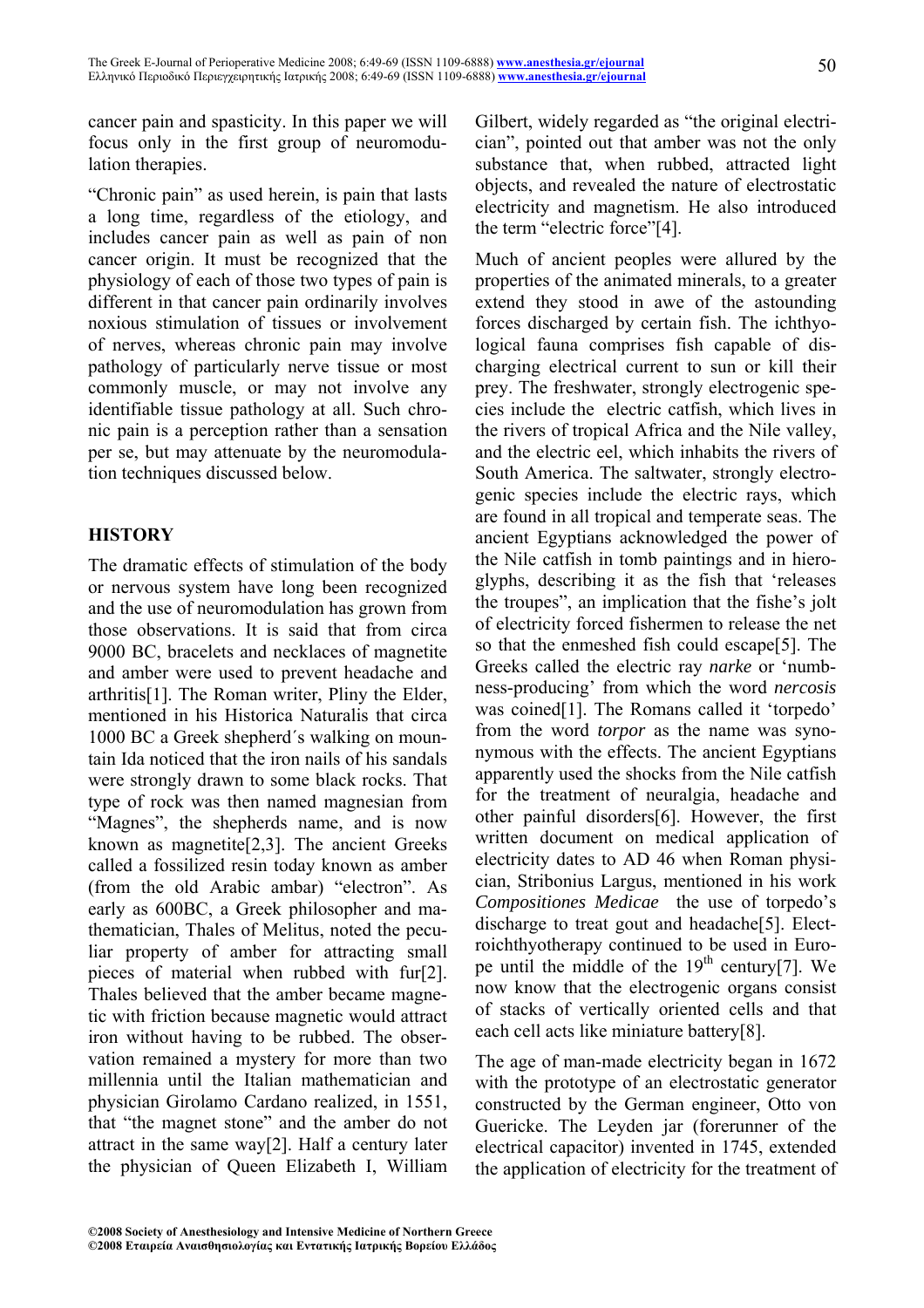pain by enabling energy to be stored and discharged for later use[9]. From then on the history of electrotherapy may be divided into define periods demarcated by landmark discoveries of electromagnetism[10].

The first stage of modern electrotherapy dates from the invention of the rotating-disc staticelectricity machine invented by the English toolmaker, Jesse Ramsden, in 1766[11]. The therapeutic application of static electricity was named 'Franklinism' after the American statesman and scientist, Benjamin Franklin, who with his famous kite experiment in 1775, proved that lighting and electrostatic charge on a Leyden jar were identical. The most spectacular of the static electric therapies was the electric air-bath which was used, among other indications, for obstinate pain, particularly from rheumatism, and was recommended by Althaus for headache and neuralgia[11].

The second stage of modern electrotherapy started with the Galvani-Volta controversy, which led to the discovery of the electrochemical battery in 1800.

The third stage was reached with the discovery of electromagnetic induction. In 1831 an English chemist and physicist, Michael Faraday, showed that a changing current in one coil induced a voltage in a second coil. This paved the way for the introduction of the electric generator in 1848 by Du Bois-Raymond which became the essential tool for stimulating excitable tissue[11].

The 19<sup>th</sup> century became known as 'the golden age of medical electricity' but was also referred to as "the electromagnetic era of medical quackery'[12,13].

It is very interesting that in states by the turn of  $19<sup>th</sup>$  century most doctors in U.S.A were using electrical machines in their offices without blessing of science. This came to an end in 1910 when electrotherapy was legally excluded from clinical practice following the Flexner report, which triggered reforms in the standard of medical education. Electrical machines were removed from doctors' offices and were relegated to 'museum of quackery'[14]. The Golden age of electro-analgesia was also ended in Europe in the early  $20<sup>th</sup>$  century. The association with quackery, the establishment of the drug industry and the appearance of X-ray treatment were the probable reasons for the loss of interest[15].

Electrophysiological experiments in the early 1930s led to the development of induction coil techniques for 'remote' transfer of electrical energy through the intact body[16,17]. An efficient variation employing radio-frequency as an induction method was adopted by clinicians for cardiac pacing[18]. Subsequently produced neural stimulators were a spin-off of this technology.

No single event had more impact on electroanalgesia than the Gate Theory of Pain[19]. The theory postulated central inhibition of pain by non-painful stimuli, a concept that had been predicted half a century earlier by Sir Henry Head, an English neurologist. Wall and Melzac experimented on their own infra-orbital nerves using needle-stimulating electrodes, and on superficial nerves such as the ulnar nerve, using surface electrodes. They then used transcutaneous or percutaneous stimulation in three patients who experienced partial or total relief of pain during stimulation[20,21]. Shortly after the first peripheral nerve stimulator was implanted around the median nerve using a pair of splitring platinum electrodes[22].

The first dorsal column stimulating device was implanted by N. Shealy in 1967[23]. The electrode was placed subdurally and maintained close to the cord by suturing it to the dura. During the past years many implantations took place but, due to technical problems and surgical complications such as CSF leak, cord compression and adhesive fibrosis, as well as widespread use by inexpert implanters and uncritical selection of patients, resulted in an initial high rate of failure of dorsal column stimulation.

Improved methods of implantation and screening contributed to a later resurgence of interest among pain doctors in Europe and USA[24].

The contribution of private industry in the development of medical equipment used for neuromodulation was of paramanount importance: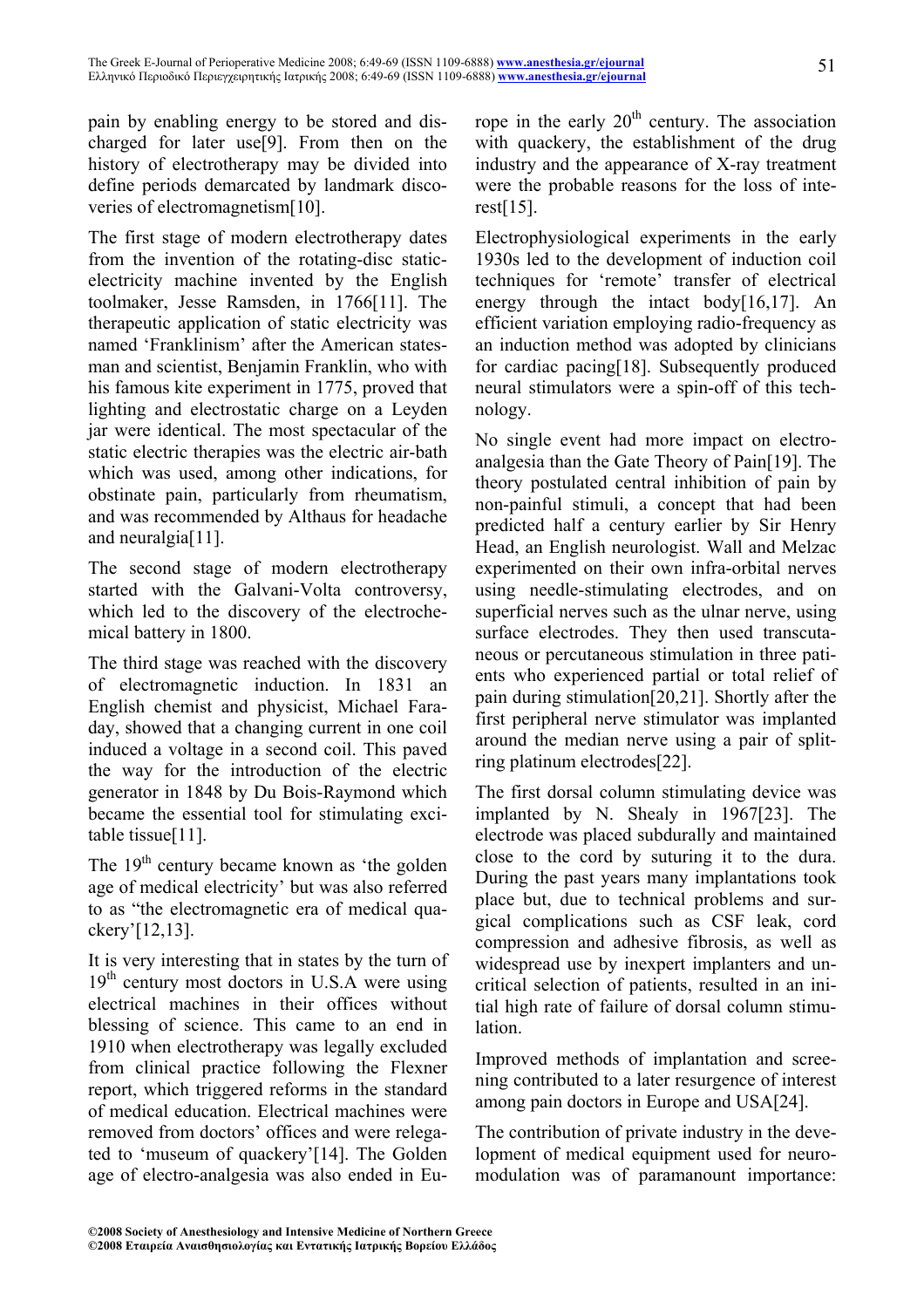various choice of material for electrodes, lead wires and coatings, digital circuitry and highdensity, long life implantable batteries. There was also progressive advance in the design of electrode arrays and to the programming capacity of the stimulation devices. The initially radio-frequency activated passive systems, with hard-wired contact combinations, gave way to multipolar, multi-channel, multiprogrammable neural stimulators[24]. Advanced cardiac pacemaker technology provided the basis for the development of non-invasively programmable, totally implantable pulse generators (IPGs)[25].

Over time the electrode arrays for peripheral nerve stimulation evolved from 'split-cylinder' or 'wrap-around' designs to 'self-sizing spiral cuffs'. But they were all found to cause neural damage by compression, surgical trauma, lead migration or tension and movement[26]. Eventually, a surgical implantation technique was developed that prevents direct contact with the nerve by using a quadripolar plate-like and putting a thin flap of fascia between the electrodes and the nerve. This has become an established routine implantation for peripheral nerve stimulation[27].

There were also changes in terminology; the term "dorsal column stimulation' replaced by the term 'spinal cord stimulation' (SCS) because it appeared that structures other than the dorsal columns are involved in the analgesic effect[28].

As the methods of neurostimulation became more complex, computer modeling of SCS was used and patient interactive computerized programming of stimulation was developed[29- 31]. The areas of stimulation expanded from the spinal cord and peripheral nerves to the sensory nuclei of the thalamus[32-34] to the periaqueductal and periventricular gray matter [35,36] and of late to the motor cortex[37-39]. The field of application of this modality also extended beyond the initial indication of failed back surgery syndrome[40-42] to a wide range of conditions including ischaemic peripheral vascular disease[43,44], atypical trigeminal neuralgia[45,46], refractory angina pectoris [47,48], reflex sympathetic dystrophy[49,50], interstitial cystitis[51,52], occipital neuralgia[53,54], ilioinguinal neuralgia[55], postherpetic neuralgia[56], diabetic neuropathy[57] and epilepsy[58].

Figure 1: Isopotential lines (a) and isocurrent lines (b) in a transverse section of the 3-dimensional cervical SCS model including the mid-dorsal, epidural cathode; stimulation is applied monopolarly



### **PHYSIOLOGY OF NEUROMODULATI-ON. MECHANISM OF ACTION**

As discussed above, spinal cord stimulation, for the clinical control of pain, was first introduced in 1967 by Shealy and collegues[23] in response to the publication of the gate control theory of pain by Melzack and Wall in 1965[19]. The gate control theory, as first published, without benefit of later refinements, stated that painful "electro-chemical" nociceptive information in the periphery is transmitted to the spinal cord in small diameter, unmyelinated c-fibers, and lightly myelinated A-delta fibers. These fibers would also, in turn, terminate at the substantia gelatinosa of the dorsal horn, "the gate", of the spinal cord (Figure 1). At the same time other sensory information such as touch or vibration, carried in large myelinated A-delta fibers, would also converge and terminate at this gate of the spinal cord. The basic premise of this theory is that reception of large fiber information, such as touch or vibration turn off or closes the gate to reception of small fiber information.

Shealy et al theorized that the electrical stimulation of large A-beta fibers of the dorsal co-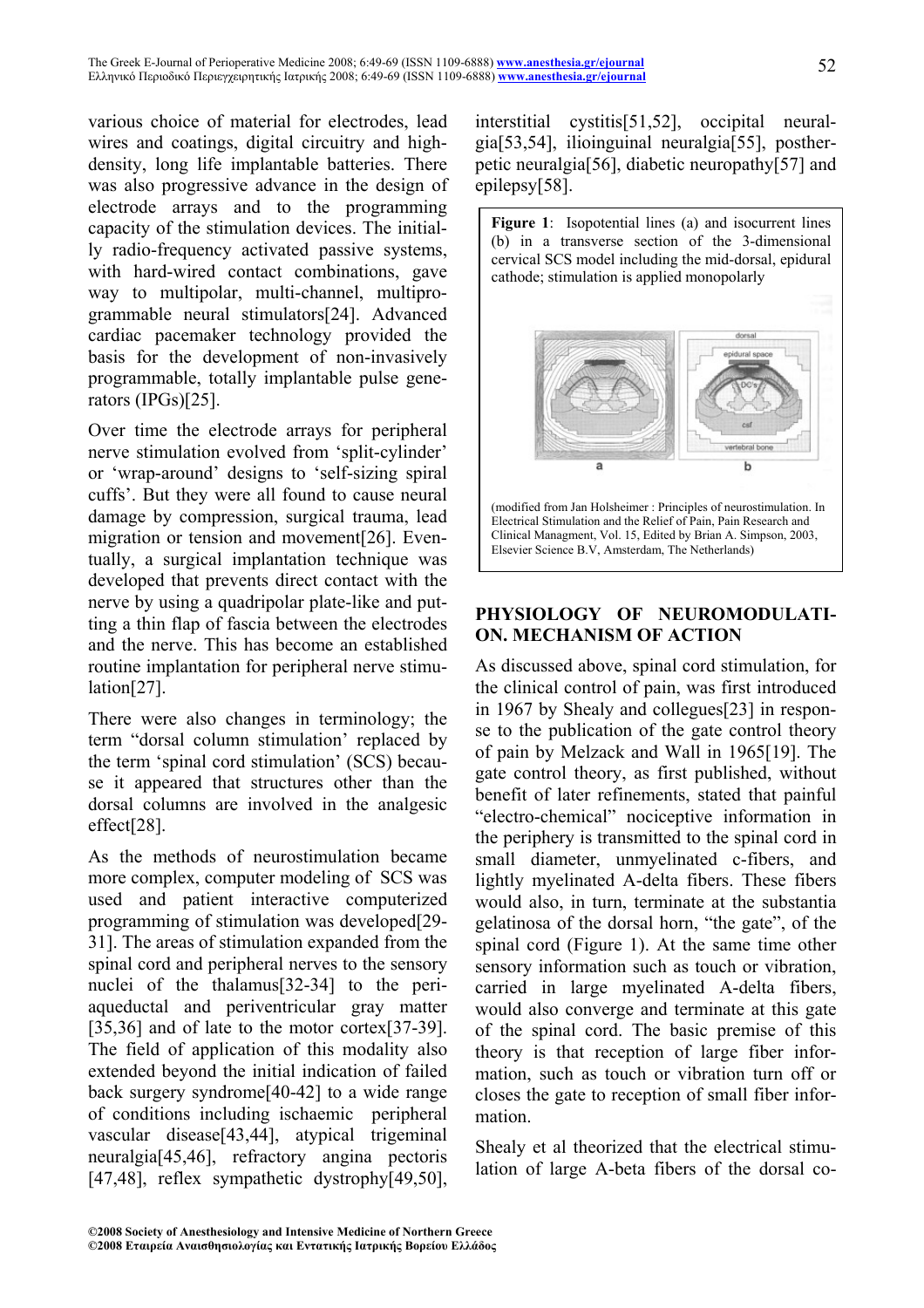lumns would antidromically inhibit reception of painful small fiber information at that stimulated spinal segment and all other information "downstream" from the area of stimulation. Since it is now known that this electrical stimulation inhibition of pain occurs, not only at the dorsal columns, but also at the dorsal root entry zones and other regions of the spinal cord, at the term dorsal column stimulation is now supplanted by the more accurate term of spinal cord stimulation.

**Figure 2**: An implanted generator with one tri-polar electrode lead, a patient's programmer and a physician's handheld programmer unit

Although the "gate control theory" seemed to fully explain the effectiveness of SCS, further experiments and clinical evidence also support the existence of other mechanisms contributing to its antinociceptive effects[59,60]. These mechanisms are separated into: (1) mild neurophysiological modulation of acute nociception as a sensory function; (2) inhibition of neuronal activity in the dorsal horn of spinal cord evoked by painful stimuli in the periphery; (3) activation of descending pain-control pathways and supraspinal structures; (4) attenuation of dorsal horn wide dynamic receptor (WDR) neuronal hyperactivity; (5) blockade of supraspinal sympathetic mechanisms; (6) modulation of abnormally activated A-beta neurons related to the perception of pain neurochemists restoration of normal GABA levels in the dorsal horn and possible release of adenosine with evidences going against an action through the endogenous opioid system; (7) secondary suppression of sympathoadrenal output associated with Beta endorphin release and finally the Calcitonin Gene-Related Peptide release (endogenous vasodilator) from origin of afferent fibres in response to "antidromic" stimulation.



#### **SPINAL CORD STIMULATION (SCS)**

Spinal cord stimulation for pain control is therapy based on producing an electrical filed over the spinal cord of neuropathic origin, not pain of nociceptive origin. The electric field is propagated by either an external neuropulse generator which transmits an electric pulse via cable, to an externally worn antennae that is radio-coupled to an implanted receiving device or by an implanted, programmable neuropulse generator that contains a battery pack, an antennae and a computer module that allows for programming externally (Figure 2). After generation, the electrical pulse is transmitted to its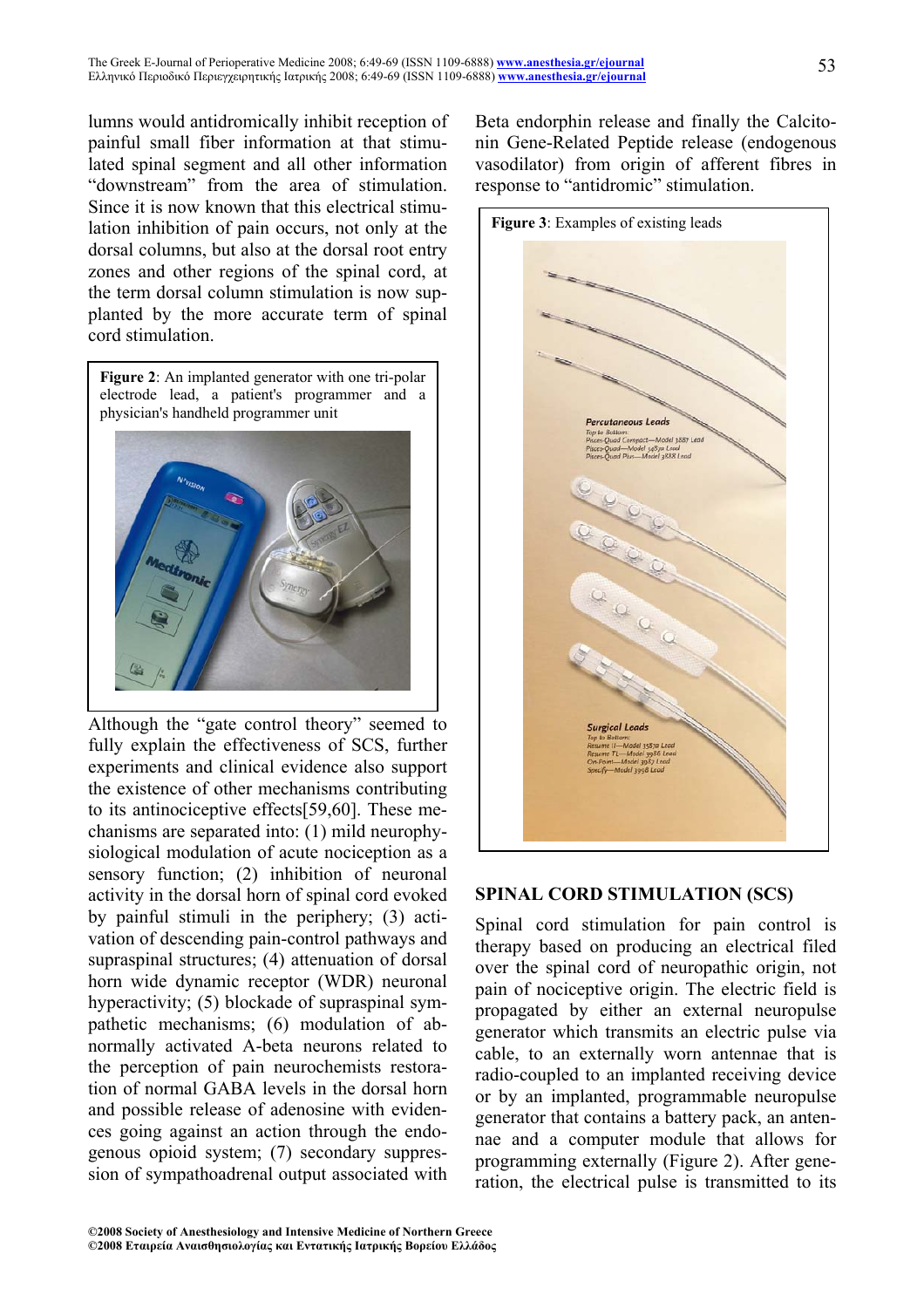intended target, the spinal cord, via an implanted electrical cable connected to a surgically (mini-laminotomy electrodes or percutaneously) implanted arrays of electrodes (Figure 3). These electrodes are placed directly into the epidural space either over the spinal cord segment processing the patients pain or from a retrograde direction over the nerve roots conducting the patients pain[61].

Very early in the development of this therapy intrathecally placed monopolar or non–programmable bipolar SCS leads were placed, but after the development of early problems and therapy limiting complications, these intrathecal leads were supplanted by quadropolar and octapolar leads there were able to be programmed at the time of the initial surgery. Still later on, due to advances in technology, multichannel quadropolar and octapolar leads were implanted epidurally and utilizing bipopar or multipolar stimulation were introduced and were found to be superior to single channel devices[62].

Prior to the early 1990's most, if not almost all, electrode arrays were single quadripolar or single octapolar electrodes. Today multiple electrodes arrays with multiple contacts placed either percutaneously into the epidural space through an appropiate needle or directly through a laminotomy incision have been developed. These electrode arrays for, at least, bipolar stimulation and for the external reprogramming of these devices. These four-contact quatrodes and eight-contact octrodes provide the ability to change the cathode-anode combinations to better locate affected painful areas, as well as accommodate for electrode migration. It has been calculated that with a longitudinal lead of four contacts, 65 different anode-cathode combinations can be programmed and in a lead with eight contacts, 6000 combinations are possible. Advances in programming technology also allow for the independent programming of multiple (up to 24) differing programs. This complex, advanced programming is facilitated by the use of a computer program.

Lastly, patients should be fully informed of the benefits and burdens of SCS before implantation and should receive specific outcome and complication rates relating to the unit where the procedure is being performed.

#### **Patient selection for SCS, indications, contraindications and timing**

Patients must have an up to date assessment in relation to the indication for SCS. History and physical examination should be detailed, and include in relevant cases an assessment of posterior column function[63].

#### *Indications for spinal cord stimulation*

Good indications (likely to respond)

- neuropathic pain in leg or arm following lumbar or cervical spine surgery (FBSS/FNSS)
- complex regional pain syndrome
- neuropathic pain secondary to peripheral nerve damage
- pain associated with peripheral vascular disease
- refractory angina
- brachial plexopathy: traumatic (partial, not avulsion), post irradiation

Intermediate indications for SCS (may respond)

- amputation pain (stump pain responds better than phantom pain)
- axial pain following spinal surgery
- intercostal neuralgia e.g. post-thoracotomy or post-herpetic neuralgia
- pain associated with spinal cord damage
- (other peripheral neuropathic pain syndromes e.g. following trauma may respond)

#### Poor indications for SCS (rarely respond)

- central pain of non-spinal cord origin
- spinal cord injury with clinically complete loss of posterior column function
- perineal, anorectal pain

#### Unresponsive to SCS

- complete cord transection
- non-ischaemic nociceptive pain
- nerve root avulsion

#### *Medical contraindication for SCS*

- uncontrolled bleeding disorder/ongoing anticoagulant therapy
- systemic or local sepsis
- presence of a demand pacemaker or implanted defibrillator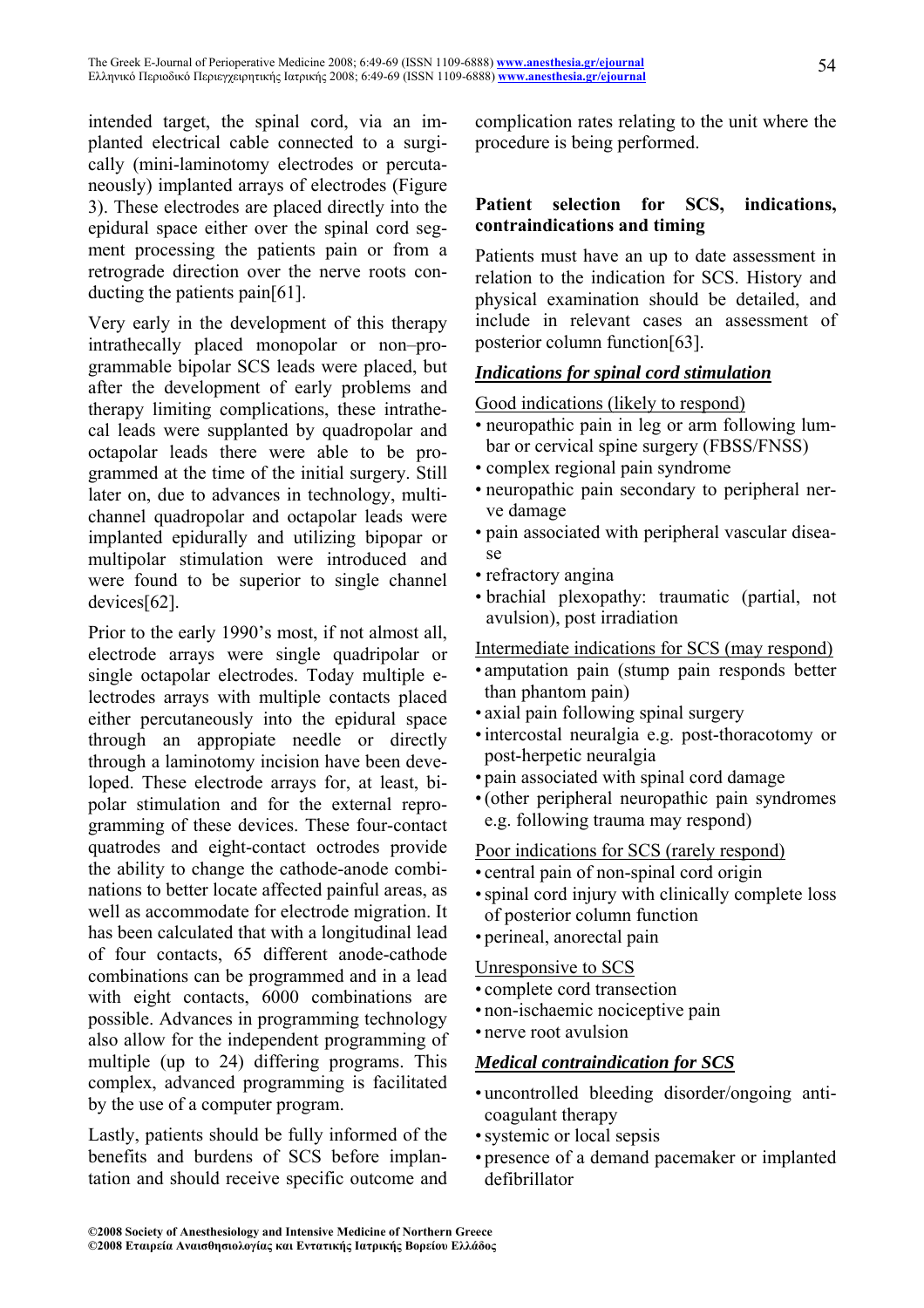• immunosupression (this is a relative contraindication)

NB Cognitive impairment resulting in failure to understand the therapy is not a reason to exclude patients from SCS but these patients must have a cognizant carrier and adequate social support.

### *Timing*

SCS may be delivered in parallel with other therapies, e.g. medication and psychologically based therapies. For indications strongly supported by evidence, i.e. CRPS, neuropathic pain following spinal surgery, peripheral vascular disease and refractory angina, SCS should be considered early in the patient's management when simple first line therapies have failed. SCS should not necessarily be considered a treatment of last resort.

Especially, for or patients with refractory angina pectoris, the European Society of Cardiology recommends that:

- 1. An interventional cardiologist with experience in managing patients with refractory angina should review the patient
- 2. There should be documented evidence of reversible myocardial ischaemia.

SCS should be considered only if the patient continues to suffer from disabling angina despite cognitive behavioral intervention and the use of transcutaneous nerve stimulation (TENS)

#### **NEUROSTIMULATION SYSTEM COM-PONENTS AND IMPLANTATION**

#### *Techniques of Implantation*

Electrodes may be inserted percutaneously via an epidural needle or plate electrodes may be surgically implanted via laminotomy. Electrodes may be bipolar or multipolar and multiple electrodes may be used. Pulse generation is achieved by either a fully implantable battery powered device (similar to a cardiac pacemaker) or a smaller implantable radiofrequency receiver powered by an external battery source. Radiofrequency systems are indicated for some patients, e.g. those with a high current use, including those with multiple electrodes and are preferred by some patients.

#### *Percutaneous Lead Placement*

Percutaneous lead placement is a safer, less invasive, technically easier procedure compared with hemilaminectomy lead placement[64]. Physician variation exists in methods of percutaneous placement. The technique outlined represents an acceptable method. The placement of the trial lead is performed under local anesthesia with intravenous sedation. Prior to initiating the procedure, antibiotics are given, and proper positioning is obtained. A third generation cephalosporin is the drug of choice in patients allergic to cephalosporins, but also a combination of an aminoglycoside and Vancomycin is acceptable. A sterile operating theatre and a dedicated anesthesiologist are required. The patient is placed in the prone position and fluoroscopic imaging is used to facilitate lead placement. The needle entry point is determined at this time and local anesthetics are placed. A paramedian approach is used two to three levels below the entry level. The 15-gauge Tuohy needle should enter the intralaminal space at an angle of  $30^{\circ}$  to  $45^{\circ}$  by the loss of resistance technique. An epidurogram may be performed prior to lead placement with a preservative-free contrast. This will confirm the epidural space and reduce the risk of erroneous lead placement. Anterioposterior, and lateral fluoroscopic views are essential in correct lead placement. The lead should be placed two to three levels above the epidural needle entry site. This provides a margin of error for mild cephalocaudal migration. Once the Tuohy needle is confirmed to be in the epidural space, the lead is placed to the ipsilateral side of the pain generator. Manipulation of the needle bevel, rotation of the lead clockwise and counterclockwise, and the use of a curved or straight stylet influence lead placement. These characteristics allow for fine manipulation to an acceptable position.

To stimulate the lower extremity or lower back for axial pain, the desired lead placement is at the T9 to T12 position. Above the T9 level, patients often experience nerve root irritation into the abdomen or intercostal nerves. Foot pain is best treated at the T12 level, while but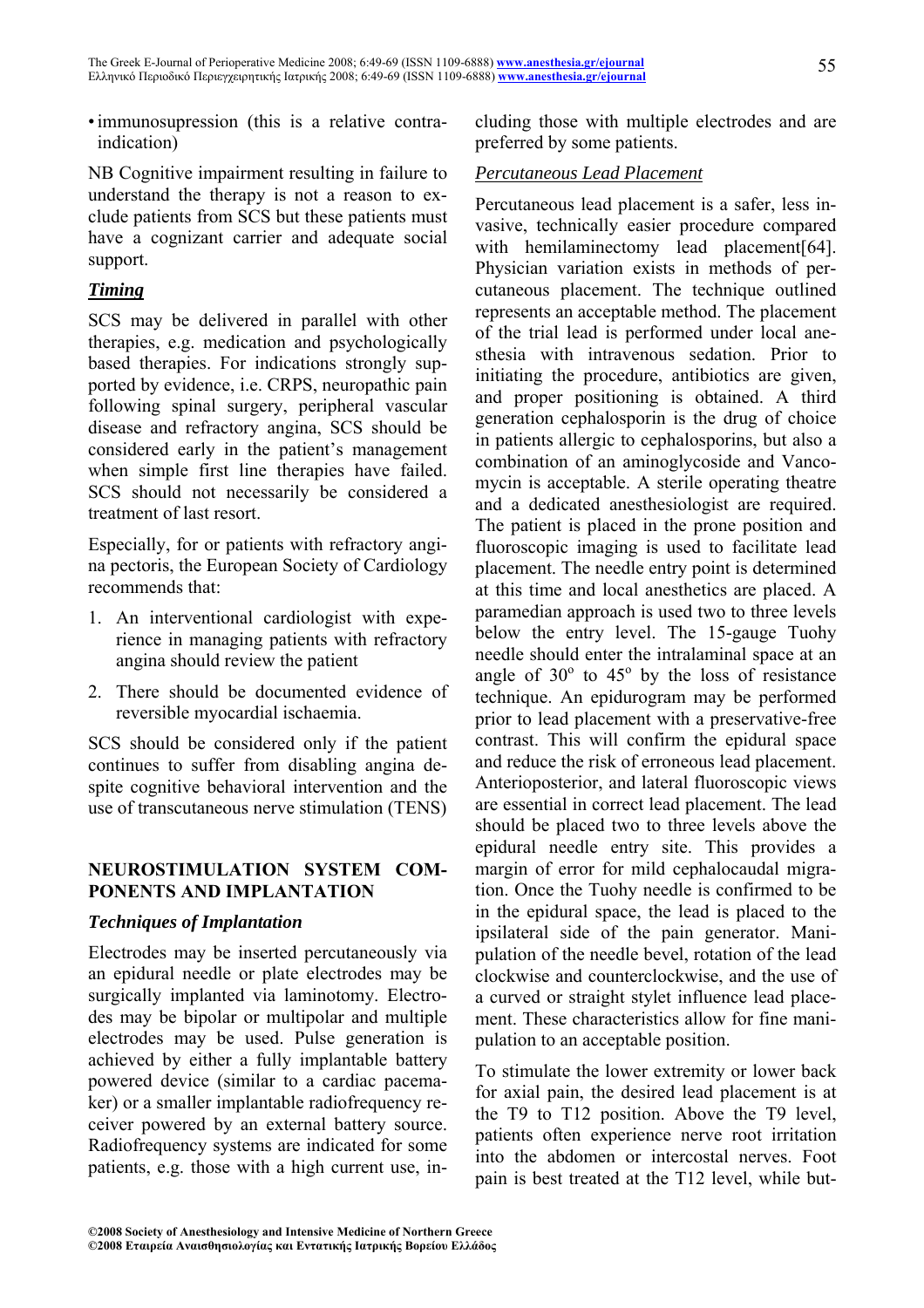tock pain is best treated at the T9 level. Axial analgesia is difficult to obtain, but has been described with dual lead configurations at the T9 level[65]. Cervical spine stimulation is obtained by entering the skin at T2 or T3 and entering the interlaminal space at C7 to T1 or T1 to T2. The lead is placed at the C3 to C7 level in most cases. As with lumbar entry, an anterioposterior and lateral view is obtained for proper placement. Thoracic placement is used for angina pectoris at the T1 level. For SCS treatment of postherpetic neuralgia, the lead is placed into the lateral gutter. Sacral nerve root stimulation is achieved at the S3 neural foramen[66].



In U.S the Food and Drug Administration (FDA) have recently approved urge incontinence as an indication for a trial of spinal cord stimulation. Once the radiologic position of the lead is acceptable, the patient sedation is decreased to enhance communication. Because of this need for abrupt changes in sedation level, Propofol or Remifentanil are often the drugs of choice. The intravenous drugs are preferably given by infusion and doses vary based upon individual patient needs. At this time, the lead is connected to a screening wire and an assistant, trained in stimulation programming, produces an electrical impulse by a hand-held generator. A minimum of one positive and one negative electrode are required to create a current field to affect neural pathways. The negative electrode should be placed at the level most applicable to the pain generator because a

more effective impulse is created. The stimulating pattern is more effective if the lead is in close proximity to the spinal cord, therefore, lead manipulation may be helpful if a good pattern is not obtained because of epidural fat or fibrotic tissue[67]. The paraesthesia obtained on the operating table must be within the pain topography and be perceived as pleasant. When this goal is achieved, the physician must determine the method of trial. The needle may be removed under fluoroscopic guidance, and the lead secured to the skin. With this method the trial lead is removed in a few days, and, if successful, must be replaced at the time of permanent system placement. If the initial lead is to be used permanently, a cut down to the level of the supraspinous ligament is performed. The needle and stylet are then removed and the wound is irrigated with antibiotics. A silastic anchor is used to secure the lead with a nonabsorbable suture. A small subcutaneous pocket is made and a trial wire is tunneled to the side opposite the planned permanent generator. The same lead is then used for permanent stimulation if the trial succeeds.

**Table 1**: Evaluation checklist prior to scheduling a trial lead implantation and subsequent lead placement

- 1. A documented physiological pain generator exists\*
- 2. Reasonable conservative therapies have been exhausted or are unacceptable
- 3. No psychological contraindications exist
- 4. No infection is present at implant site
- 5. No widespread systemic infections exist
- 6. No active coagulopathies exist
- 7. No untreated addictions exist
- 8. A trial stimulation lead produces a paresthesia in the topography of the pain
- 9. The trial paresthesia is pleasant
- 10. Objective improvements are seen during the trial period \*\*
- 11. Subjective improvement is seen during the trial period
- 12. A reasonable time of temporary trial (stimulation exists >48 hours)

\*By diagnostic study, diagnostic block or physical evaluation, a physiologic defect exists, which most likely accounts for the pain.

\*\*If improved function as measured by exam, such as range of motion, blood flow, gait, grip strength.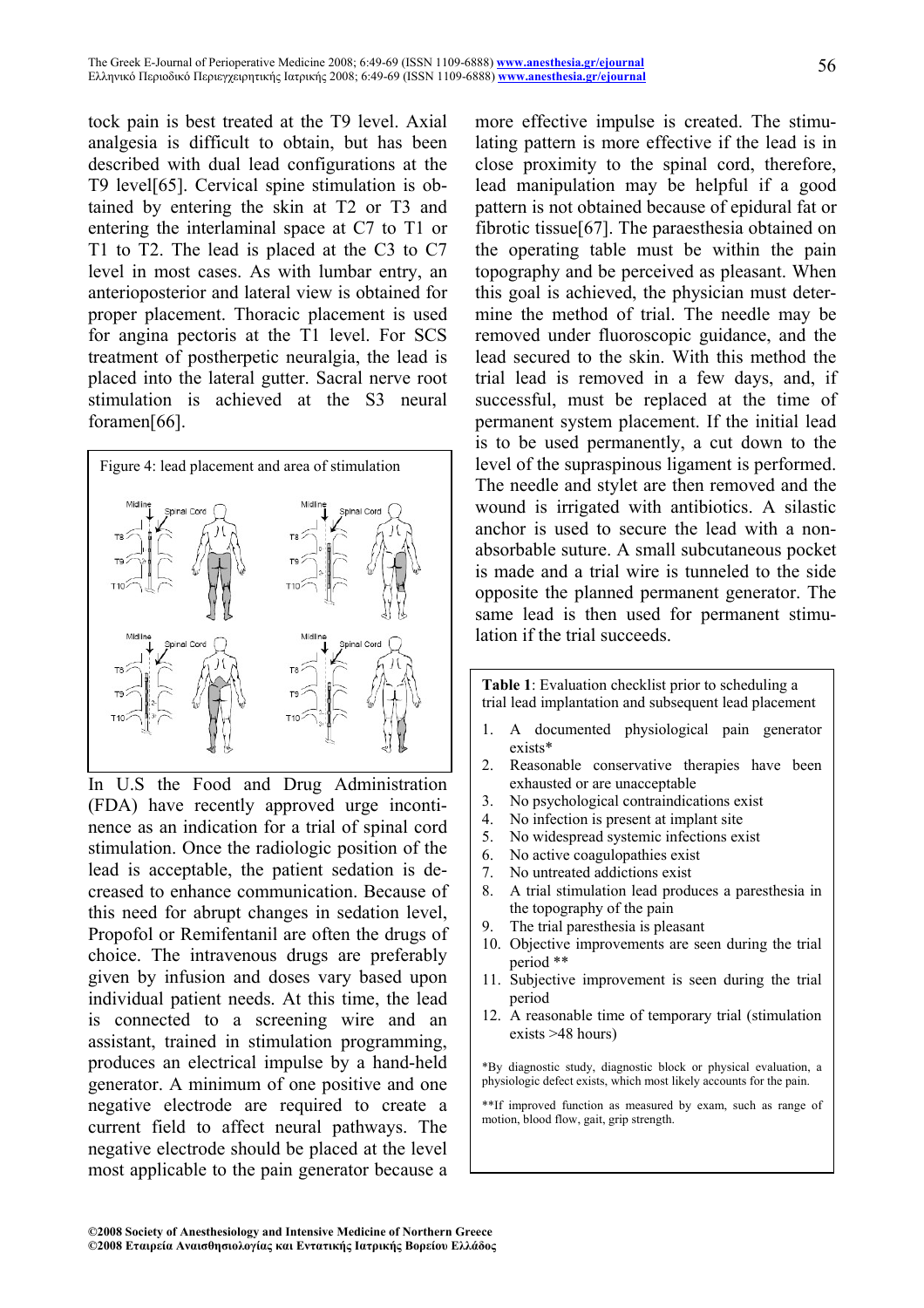#### *The Trial Period*

A successful trial is determined by several factors:

- *1. A pleasant paraesthesia is obtained in the topography of the pain 50% or more of the baseline pain level is relieved*
- *2. Objective improvement is documented (i.e., Improved gait, sleep, blood flow, range of movement)*
- *3. The patient wishes to proceed with permanent system placement*
- *4. An acceptable time period is allowed (i.e., >48 hours) to determine success*

#### *Selection*

Patient selection is the most important aspect of establishing a successful interventional pain program. When a patient has a condition that merits SCS consideration, several selection criteria must be evaluated.

Table 1 presents an evaluation checklist to be reviewed prior to scheduling a trial lead implantation and subsequent lead placement:

Psychological assessment for patient selection is complex and requires a psychologist or psychiatrist, who is experienced in pain medicine in order to identify several risk factors that should exclude patients from implantable pain therapy[68]. Such factors are summarized below:

- 1. Active psychosis
- 2. Uncontrolled or untreated major affective disorder
- 3. Active suicidal behavior
- 4. Active homicidal behavior
- 5. Serious alcohol or drug addiction problems
- 6. Dementia and serious cognitive deficits

*NOTE: Certain personality disorders, such as borderline personality, have been shown to be negative predictive outcome factors, but do not exclude the patient from this procedure.* 

Other psychological factors should be considered, such as pain ratings over the given scale (greater than 10/10), personality disorders, inadequate social support, unrealistic expectations, inability to understand the computer equipment, and litigation or secondary gain[68]. Litigation and Workers' Compensation have not been shown to be a negative indicator in these cases, although this remains controversial[69].

#### *Permanent System Placement*

When criteria for a successful trial are met, a permanent system is implanted. The procedure is performed with local anesthesia and monitored sedation in the lateral decubitus position. If a trial lead was secured to the skin, it must be removed. Once a successful lead is in place, a preoperative antibiotic is given and a sterile environment is obtained. A third generation cephalosporin is commonly used, but a combination of an aminoglycoside and Vancomycin may be substituted. The dose is dependent on patient size. The previous incision is opened and dissection is made to the implanted lead. The temporary connection is disconnected in a sterile manner and then pulled from the field by an assistant. Antibiotic irrigation and a glove change occur. A subcutaneous incision is made at a previously chosen site in the lower abdominal wall or buttock, and a small 4-cm subcutaneous pocket is created. A permanent connection system is tunneled from the dorsal to ventral incision. The generator placed may be either totally implantable with an internal power source (A) or a partially externalized system with an external power source (B) may be used.

#### (A)-Totally implantable neurostimulation system

The fully implanted neurostimulation system consists of an implantable neurostimulator and an implantable lead and extension, a programmer used by physicians, a patient programmer and an external control magnet that turns the system on or off.

- 1. **Neurostimulator**. The implantable neurostimulator is the device that generates the exact electrical impulses that are sent to your spinal cord to control your pain. The neurostimulator contains a special battery and electronics to create these impulses. The device is most frequently placed under the skin in your abdomen.
- 2. **Lead**. Neurostimulation leads are special insulated wires designed to deliver neurostimulation to the spinal cord. A neurosti-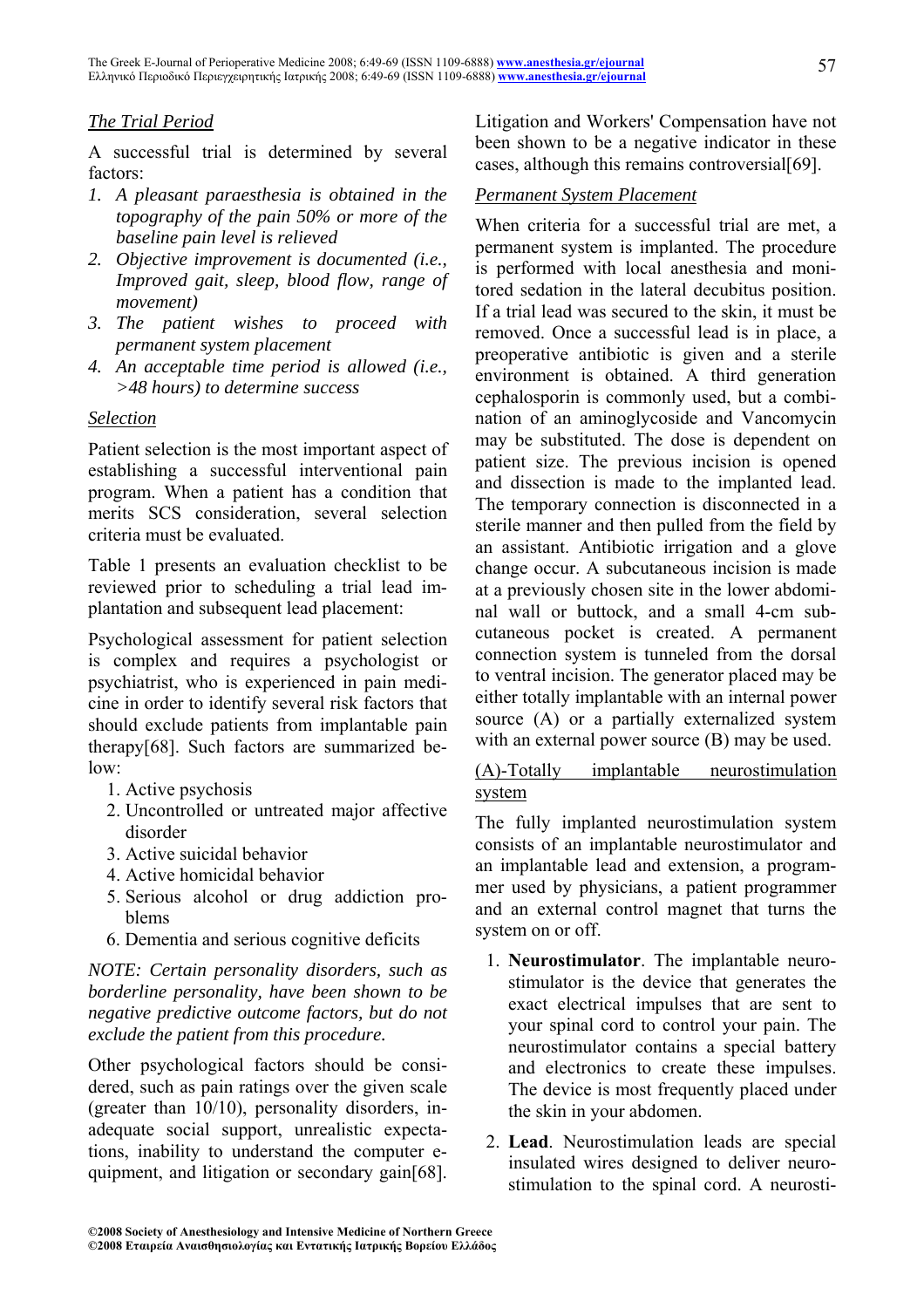mulation system may use one lead (singlechannel) or two leads (dual-channel). The lead is about 11 inches long and is placed under the skin near your spine. It contains a set of electrodes through which the electrical stimulation is delivered to the spinal cord.

- 3. **Extension**. The extension is a small cable about 20 inches long that is placed under the skin and connects the lead to the neurostimulator used by physicians Programmer.
- 4. The **programmer** let the physician to adjust the neurostimulation system to the appropriate level for your pain. This programmer consists of a computer, programming head, and a printer. The programming head is placed over the area where the neurostimulator is implanted to program the settings by use of radio waves. This procedure is done through the skin and is generally considered to be painless.
- 5. After implantation the **neurostimulation system** can be programmed to more effectively deal with pain. For example, the multiple electrodes on leads can be readjusted to provide differing patterns of pain coverage. The strength of the pain coverage can be altered to accommodate lesser or greater pain.
- 6. **Patient Programmer**. The hand-held patient programmer allows the patient to program his/her own stimulation (within the settings his/her physician has selected). The patient programmer allows the adjustment of stimulation according to pain between visits to the doctor's office. Depending on the need for pain control, the patient used the programmer to turn the system off and back on. The patient also directs the system to provide greater or lesser pain relief (by increasing or decreasing the tingling) within limits set by the physician. The patient is not able to change his/her limits by his/herself but may discuss the need for possible changes with the physician. The 9-volt battery is required to operate the programmer"..
- 7. **Control Magnet**. The control magnet is an

optional accessory used to turn the stimulation ON and OFF as needed. This magnet should be kept away from items such as credit cards, computers, videotapes etc, which can be demagnetized.

(B)-Partially externalized system with an external power source.

The externally powered system consists of an implantable receiver (1), an implantable lead (2) and extension (3), an external transmitter (4) and an external antenna (5).

- 1. **Receiver**. The receiver is implanted in the same manner as the neurostimulator of the internal system. The receiver contains electronic circuits but no batteries. The receiver is connected to the extension, which is connected to the lead. It sends neurostimulation to the spinal cord.
- 2. **Lead**. The lead is an insulated wire about 11 inches long that is placed under the skin near your spine. It contains a set of electrodes through which the neurostimulation is delivered to the spinal cord.
- 3. **Extension**. The extension is an insulated wire about 20 inches long that is placed under the skin and connects the lead to the receiver.
- 4. **External Transmitter**. The external transmitter is the power source of the externally powered system. This component transmits radio-frequency signals painlessly through the skin to the receiver. The external transmitter can be worn on a belt. A 9-volt battery is required to operate the transmitter and may need to be replaced every few days depending on use.
- 5. **Antenna**. The antenna is placed on the skin over the receiver with tape patches. It sends power in the form of radio waves to the receiver. The antenna must be taped (with medical tape) to the skin while the system is turned on.

Immediately following implantation, patient should avoid lifting, bending, stretching, and twisting. However light exercise, such as walking, is encouraged to build strength and help relieve pain.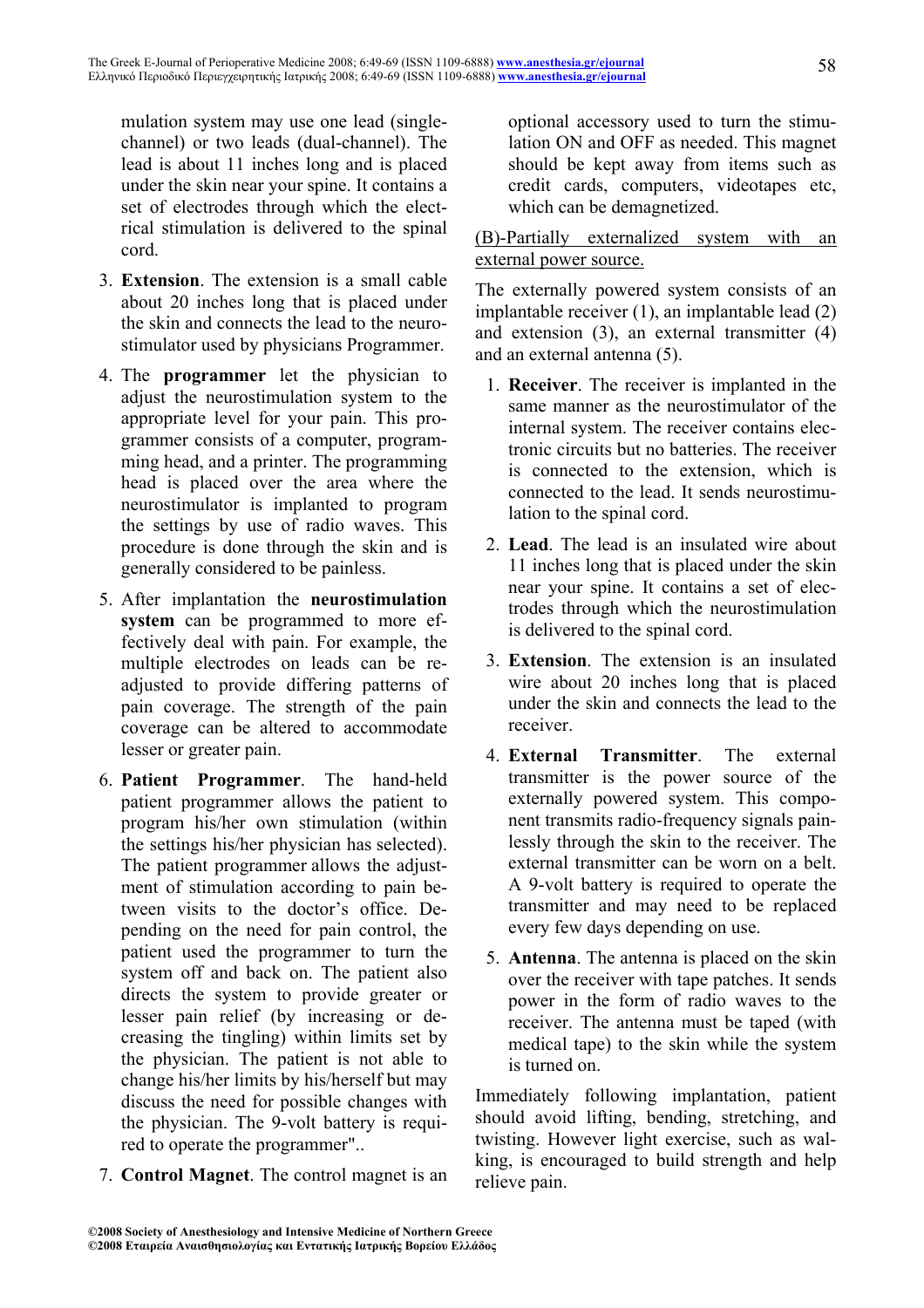Regarding infection of the implantable device the commonest organism to infect spinal cord stimulating systems is *staphylococcus aureus*. Where practicable, patients scheduled for SCS should be screened for methicillin-resistant *staphylococcus aureus* no longer than four weeks before the procedure. This will allow rational choice of antibiotic prophylaxis at the time of surgery.

Patients should be fully informed of the benefits and burdens of SCS before implantation and should receive specific outcome and complication rates relating to the unit where the procedure is being performed. Special considerations arise for patients with a spinal cord stimulator in situ who require an MRI scan. Experienced radiological advice must be sought in these circumstances.

#### **COMPLICATIONS OF SCS**

Major complications of SCS are rare. SCS has been used in many thousands of patients worldwide; some clinical centers have reported follow up of greater than 10 years.

Common complications and rare, but serious, adverse effects must be discussed during the consent process; this must be documented. Patients should be told about the complication rates in the unit where the procedure is to be carried out.

- 1. Neurological damage relating to epidural electrode placement is a rare complication, and may occur with both percutaneous and plate electrodes. Damage may occur directly, or via unrecognised epidural haematoma or from infection. These latter complications are reversible if diagnosed and treated promptly, emphasizing the importance of postoperative neurological observations. Vigilance and access to early imaging are essential.
- 2. Dural puncture may occur during percutaneous insertion of electrodes. This happens most frequently with the Tuohy needle, but may occur with the guide wire or the stimulating electrode.
- 3. Infection of implanted neurostimulators is

a potentially serious problem and must never be ignored: in many cases the infection will not resolve unless the stimulating system is explanted. Infection of the entire system is rare but can result in epidural abscess formation with potentially disastrous neuro-logical consequences. Explantation in this circumstance is mandatory. However, su-perficial low grade infections of the IPG/receiver pocket are more common and, although there is no published evidence, considerable anecdotal evidence does exist for the efficacy of conservative manage-ment in some cases and for the temporary explantation of just the IPG/receiver (pre-ferably reimplanted in a fresh pocket) in others.

- 4. Patients should be aware that not only surgery will be necessary to replace a depleted IPG but that it may also be necessary to revise the electrodes or connections.
- 5. Electrode migration may occur immediately following the procedure or at any time during the trial period (if used) or following IPG and receiver insertion. Cervical electrodes are more likely to be dislodged than those in the thoracic region. Migration is less likely with plate electrodes.
- 6. Other potential problems include ingress of fluid into the connectors or electrode, lead breakage and disconnection.

## **EFFICASY OF SCS**

In the field of spinal cord stimulation there are numerous retrospective studies that tout the efficacy of spinal cord stimulation[62,70]. These studies or reports usually lump patients together that have varied and differing pain syndromes. The take home message of most of these reports is that there appears to be approximately a 60% efficacy rate that lasts approximately 2 years. After 2 years, for whatever reason, there appears to be a fall off of efficacy in some patients.

As stated above, spinal cord stimulation, not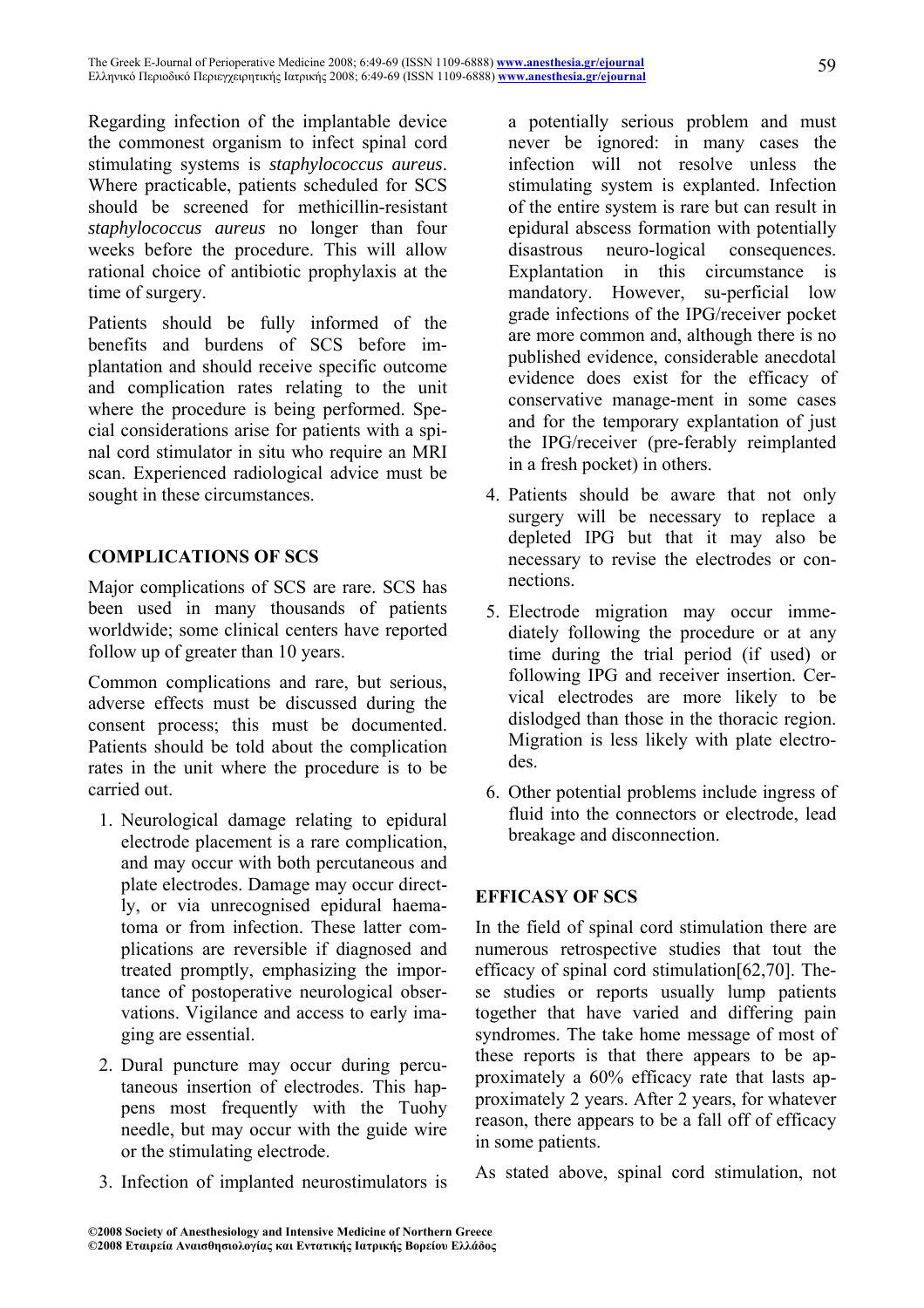only has efficacy in neuropathic pain of appendicular origin, but has known efficacy in patients with back pain secondary to failed back surgery syndrome, degenerative disk disease, and chronic arachnoiditis, CRPS, peripheral vascular disease, and in patients with intractable angina.

Failed back surgery syndrome (FBSS) is a commonly recognized indication for spinal cord stimulation[40,42,71]. Some authors have suggested that mixed neuropathic and nociceptive processes associated with failed back surgery syndrome is the most common indication for this modality[72-74]. Using the most common criteria for "success" after spinal cord stimulation implantation, which is greater than or equal to 50% pain relief, pain relief has been experienced in 11-70% of patients with FBSS [75]. An explanation for this wide range of success rates may have to do with the difficulty in alleviating the back pain, which is often associated with leg pain in the FBSS patient. In fact this back pain after back surgery may be due to nociceptive processes and not to neuropathic processes. As we have seen, SCS does not relieve pain of nociceptive origin. Some authors have suggested that dual SCS electrodes on both sides of the midline can relieve axial low back pain[74]. However a follow up study by North et al demonstrated no difference with regard to decreasing back and leg pain when using either single or dual spinal cord stimulating electrodes[76]. While the issue of concurrently treating low back associated with limb pain with single or dual electrodes persists, most practitioners continue to favor dual electrodes in those patients with bilateral lower extremity pain. In general, a decrease in the need for oral pain medications and an improvement in function can be attained in a successful trial of spinal cord stimulation.

Success rates with spinal cord stimulation and angina pectoris have been reported[48,77-80]. The pain associated with peripheral vascular disease is also well documented[61,81-83]. Studies have supported the use of spinal cord stimulation in treating the neuropathic components as well as the swelling components of complex regional pain syndrome (CRPS) Types I and II[84]. Others, however, have shown variable result[49,75].

#### **PERIPHERAL NERVE STIMULATION (PNS)**

Although peripheral nerve stimulation (PNS) is not something new, the interest has been increased over the last few years. As previously discussed, Wall and Sweet tried to find a new approach for suppression of neuropathic pain by inserting an electrode into their own infraorbital foramina and obtained decrease in pain perception during the entire episode of electrical stimulation[20,85]. More over in the first article on PNS with implantable devices (even before the dorsal column stimulation was introduced), one of the eight patients with neuropathic pain presented severe facial pain and had an electrode inserted deep into the infraorbital foramen: the stimulation resulted in lasting pain suppression as long as the stimulator was on [85].

Based on the "gate control theory"[19], PNS was used by many centers and in most cases, implantation involved surgical exploration of the peripheral nerve and placement of the flat plate multi contact electrode immediately next to it[86].

The initial enthusiasm was tempered by the morbidity associated with the electrode design and with the surgical techniques that were used for their implantation[87]. Nerve injury from electrode insertion or stimulation-related fibrosis, made PNS approach less attractive, particularly since the SCS approach became universally accepted as means of long term treatment of medically intractable neuropathic pain of various etiologies[88].

A few enthusiastic centers continued using PNS for certain neuropathic pain syndromes, but the lack of wide interest among implanters resulted in little effort on the part of device manufacturers in getting appropriate approval from the U.S. Food and Drug Administration (FDA) for use of their implantable generators in PNS. Even now, according to the manufacturers' manuals the only device specifically approved for peripheral nerve stimulation is a radio-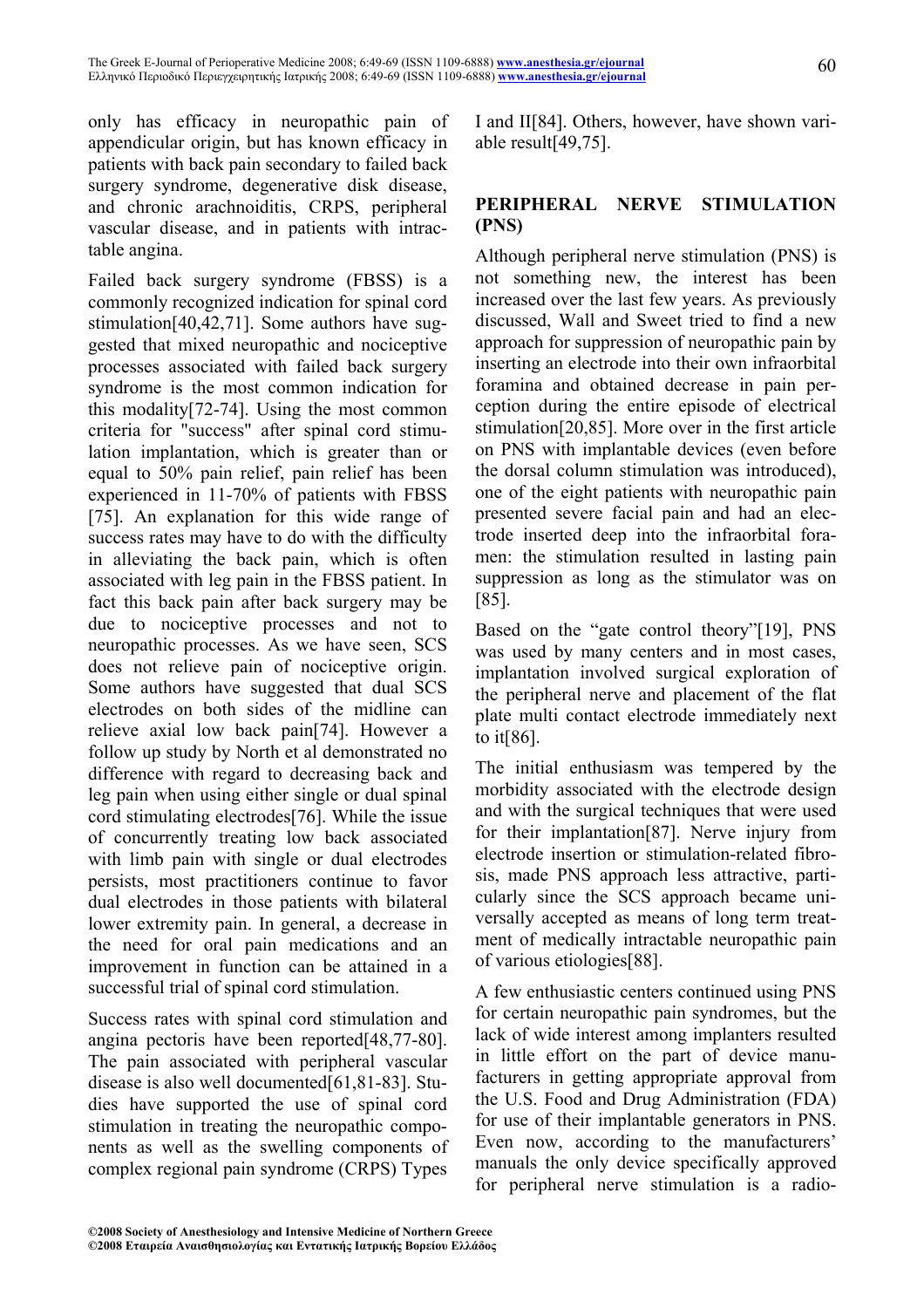frequency system made by Medtronic (Minneapolis, MN); all other systems, including implantable pulse generators made by Medtronic, as well as devices made by Advanced Neuromodulation Systems (ANS, Plano, TX) and Advanced Bionics (Sylmar, CA), are used for PNS on an off-label basis.

Resurgence of the PNS approach may be credited to pioneering work of Weiner and Reed[89], who described the percutaneous technique of electrode insertion in the vicinity of the occipital nerves to treat occipital neuralgia.

Soon after, Slavin and Burchiel[90,91] described the use of this technique in both occipital and trigeminal areas, and thereafter the approach was modified by many implanters in term of the electrode type, insertion procedure, indications, and the like[92-96].

From the early experience it is clear that PNS can be useful if:

- 1. Electrophysiologic studies-electromyography (EMG) or somatosensory evoked potentials (SSEP) – can demonstrate abnormalities in the distribution of a peripheral nerve.
- 2. Repeated nerve blocks are effective in relieving pain distal and in the region subserved.
- 3. A percutaneous trial stimulation proximal to the peripheral nerve lesion provides 50% relief of symptoms.
- 4. If pain relief in the nerve distribution is less than 50%, but there is a significant improvement in function, blood flow, control of allodynia/hyperalgesia and use of the extremity.
- 5. The patient understands the limitations and objectives of the therapy and is motivated for success.
- 6. Psychological testing excluded psychiatric pathology or specific pain related behavior.
- 7. The patient understands that the modality will reduce, but probable not eliminate his pain and that it will not cure the condition.

Indications and pain conditions for which PNS have been reported are: 1) neuropathic pain[97]; 2) postherpetic neuralgia [56,94,98]; 3) post traumatic or postsurgical neuropathic pain that is related to underlying dysfunction of particular nerves, including the infraorbital, supraorbital and occipital nerves[46,98,99]; 4)classic migrai-ne, transformed migraine presenting with occi-pital pain and discomfort, and hemicrania con-tinua[100-103]; 5)occipital neuralgia or cervico-genic occipital pain[53,104,105]; 6)complex re-gional pain syndrome[27,106,107]; 7)cluster headaches[107,108]; 8)chronic daily headaches[100,109]; 9)inguinal pain after herniorrhaphy[110]; 10)coccygodynia[96,111]; 11)fibromyalgia[112,113]; 12)sacroiliac pain[14]; 13)Interstitial Cystitis, Pelvic Pain, Urinary Incontinence[51,115,116]; 14)Stimulation for Visceral Pain and Gastrointestinal Pain: Pancreatitis, Inflammatory Bowel Disease, Others [117]; 15) facial pain [99];

Due to the relatively simple and nontraumatic nature of PNS, the list of contraindications is short and is based predominantly on common sense considerations. For example, PNS would be contraindicated in patients with bleeding disorders and active anticoagulation that cannot be stopped for a few days close to the time of the surgical procedure; in patients with active infection, particularly if there is bacteraemia or direct involvement of the surgical region; in patients with major cognitive impairment, untreated depression or malingering; and in patients with unsuccessful PNS trial.

In addition, given that no devices on the market today have been cleared for routine MRI testing, those patients who require follow-up MRI studies (e.g., patients with tumors) should not be implanted with PNS.

Regarding the mechanism of PNS, actually is still largely unknown. Several animal studies have suggested explanations that are related to direct excitation of central pain-processing system and increase in the excitability of the system[118,119]; limited human research has indicated activation of the dorsal rostral pons, anterior cingulate cortex, and cuneus in response to PNS in suboccipital area[102]. Better understanding of PNS mechanism may result in refinement of surgical indications, individual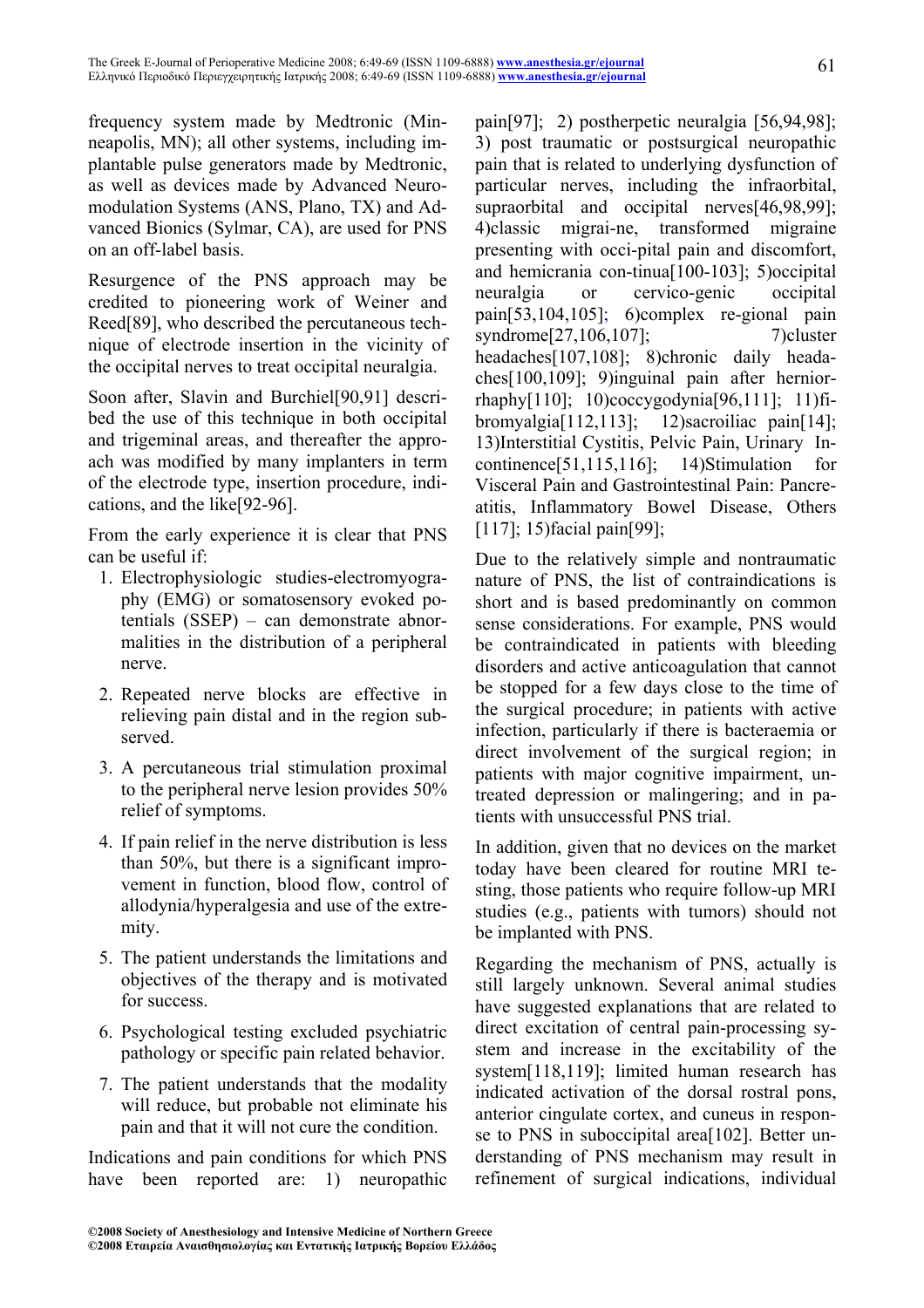tailoring of appropriate treatment approach, and perhaps optimization of the hardware choice.

Development of special devices for PNS is yet another potential direction of progress in this rapidly growing area. New electrodes with different spacing options and lower profile may be particularly useful for PNS. Significant research in the area of nerve-electrode interface is currently taking place[120], but the devices for PNS have not been developed or approved for widespread clinical use. It is possible that newly developed electrodes will be used not only for PNS in the strict sense of its definition but also in the neighboring area of stimulation of spinal nerves<sup>[121]</sup> and gasserian ganglion<sup>[122]</sup>.

Undoubtedly, BION[123,124] and similar devices dedicated to PNS may broaden the indications and further decrease the rate of complications and side effects. Acquiring approval for these devices to be used for PNS procedures may in turn facilitate the acceptance of the approach and better reimbursement of those procedures that are done at present only under research protocols or on an off-label basis.

The opportunities for growth in PNS field are endless; it appears that the current state of PNS represents only a tip of the iceberg, and its full role in the pain management continuum is still to be discovered.

## **EXTERNAL AND TARGETED NEURO-MODULATION.**

Last but not least, the target and external neuromodulation techniques have risen in some centers just recently. Although new they have shown good results especially in the management of neuropathic pain.

#### **1) External neuromodulation.**

External Neuromodulation (EN) involves application of electrical stimulation via an external nerve mapping probe connected to an impulse generator, to the nerves covering distribution of the painful area or directly to the epicenter of the painful area. The effects of external stimulation do not correlate with TENS applied externally over the same area. The External application allows the procedure to be performed on an outpatient basis.

External Neuromodulation, a noninvasive modality, is not only an effective initial indicator prior to permanent percutaneous peripheral neuromodulation implantation but also plays a role as a sole therapeutic intervention in management of chronic intractable pain[125,126].

#### **2) Targeted neuromodulation**

In this technique, a current is applied through a needle (a plain regional anesthesia needle) or an electrode, subcutaneously in the center of the painful area, and it can eliminate neuropathic pain of various origin[128].

The proposed mechanisms are the same as PNS:

#### Central mechanisms

- $\checkmark$  Gate control theory
- $\checkmark$  Release of endogenous opioids and neurotransmitters
- $\checkmark$  Modulation of supra spinal structures
- $\checkmark$  Depression of sympathetic hyperactivity

#### Peripheral mechanisms

- $\checkmark$  Peripheral axonal blockade
- $\checkmark$  Excitation failure of C fibres and to lesser extent, A fibres under-stimulation and subsequent loss of sensory perception

The introduction of a stimulating electrode directly to the center of peripherally affected painful areas, either subcutaneously or externally over the skin, (thereby bypassing the spinal cord and peripheral nerves), is a novel, simple, and effective procedure in the control of intractable neuropathic pain. Development of newer devices and miniaturization of electrodes will play a role in refinement and further simplification of subcutaneous neurostimulation. The described approach of percutaneous permanent subcutaneous neuromodulating implant is a promising tool in the management of neuropathic pain; however, further studies are needed to support these initial observations.

## **SUMMARY**

Management of chronic pain has over the years progressed from simple treatment of symptoms to a refined application of several different modalities based on improved understanding of the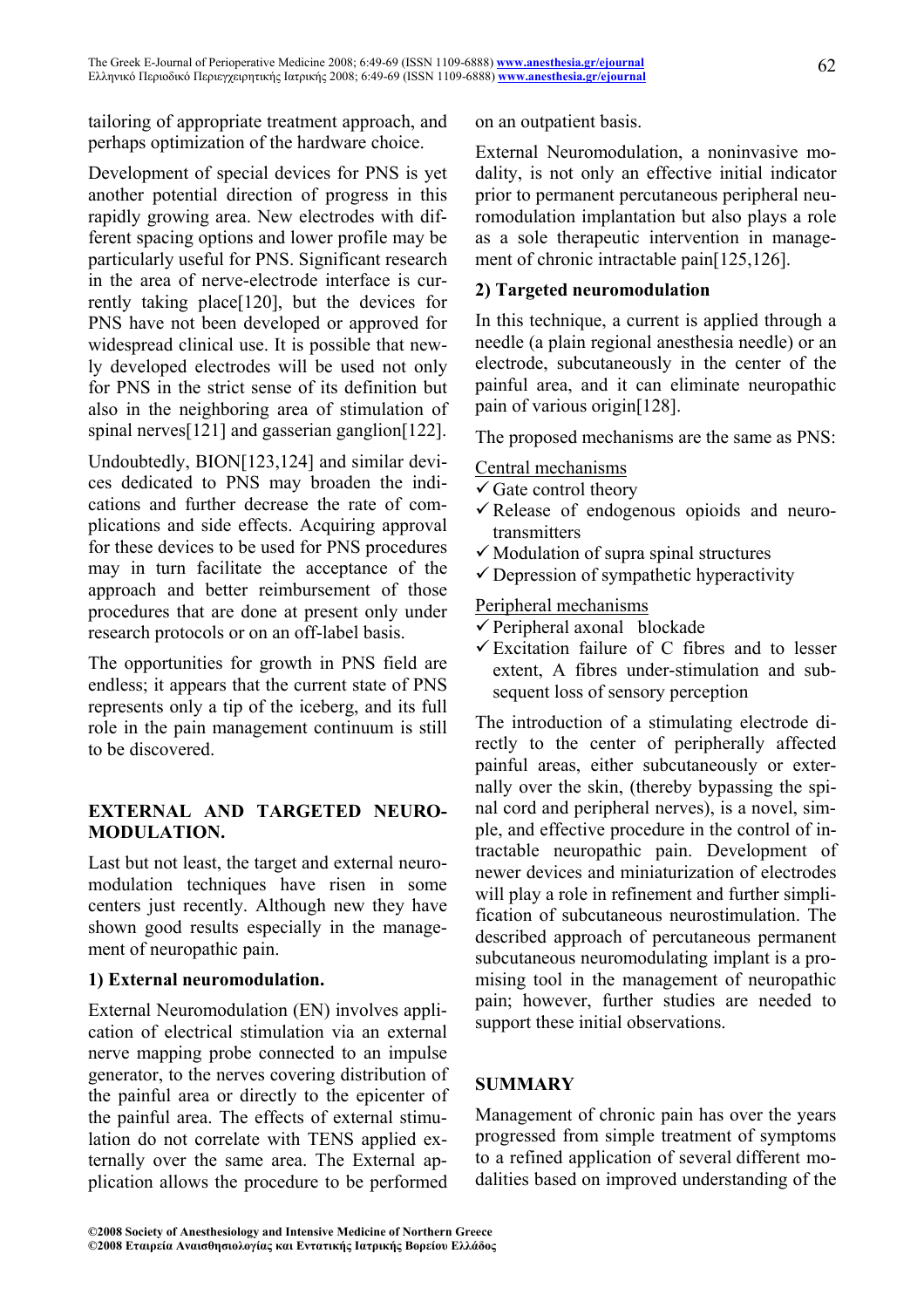mechanisms that cause and maintain pain. There are further exciting prospects on the horizon and future pharmacological, electrophysiological, and psychological developments are likely to have a major impact on how treatment is delivered.

The future of SCS and related techniques is dependent on a variety of scientific, technical, social and economic factors; each of these is essential but will probably have relatively little impact if considered separately. Research in the mechanisms of pain, of diseases and of the action of SCS is likely to result in a broadening of the indications therapeutic neuromodulation, not only for pain management but also for the control of functional disorders.

Technological improvements of the equipment will improve treatment reliability and ease of application. This should eventually decrease the total cost by reducing the need for revision and device replacement as well as the recourse to expensive and time-consuming procedures.

Cost-effectiveness and efficacy are key issues in the acceptance of the therapy and proper studies as well as adequate information for the public, the physicians and the healthcare decision makers are crucial.

The ultimate goal, however, will be to find ways to tackle pain early to prevent the development of chronic pain. This will undoubtedly mean substantial attitudinal and practical changes across the whole of the healthcare system.

For neuromodulation to expand it must be shown to be effective but also be perceived that way if physicians are to recommend the treatments and patients are to be willing to accept them.

## **REFERENCES**

- 1. Schechter DC. Origins of electrotherapy. NY State J Med 1971; 1:997-1008.
- 2. Mourino MR. From Thales to Lauterbur, or from the lodestone to MRI imaging: a magnetism and medicine. Radiology 1991; 189:593-612.
- 3. Basford J, R. A historical perspective of the popular use of electric and magnetic therapy. Arch Phys Med Rehabil 2001; 82:1261-9.
- 4. Butterfield J. Dr Gilbert's magnetism. Lancet 1991; 338:1576-9.
- 5. Kellaway D. The William Osler Medal Essay. The part played be electric fish in the early history of bioelectricity and electrotherapy. Bull Hist Med 1946; 20: 112- 37.
- 6. Kane K, Taub A. A history of local electrical analgesia. Pain 1975; 1:125-38.
- 7. Stillings D. Mediterranean origin of electrotherapy. Biolelectricity 1983; 2:181-6.
- 8. Siegfried J. Introduction-Historique. In: Sedan, R. Lazorthes, Y. and Verde, J.C: neurostimulation electrique therapeutique. Neurochirurgue 1978; 24:5-10.
- 9. Hoff HE. An account of stimulation of tissue be electricity before Galvani. Arm Sci 1963; 1:157.
- 10. Turrel WJ. The landmarks of electrotherapy. Arch Phys Med Rehabil 1969; 50:157-60.
- 11. Geddes LA. A short history of the electrical stimualtion of excitable tissue including electrotherapeutic applications. Physiologist 1984 ; 27:S1-S47.
- 12. McNeal ND. 2000 years of electrical stimulation. In F.T Hambrecht and J.B Reswick (Eds), Functional Electrical Stimulation: Applications in Neural Prostheses.Marcel Dekker, New York 1977 p:3-35.
- 13. Macklis RM. Magnetic healing, quackery, and the debate about the health effects of electromagnetic fields. Ann Intern Med 1993; 118:376-83.
- 14. Oschman JL. Historical backround. In: Energy Medicine. The Scientific Basis. Churchill Livingstone, Edinburgh 2000; p5-25.
- 15. Gadsby JG. Electroanalgesia: a historical and contemporary development. PhD.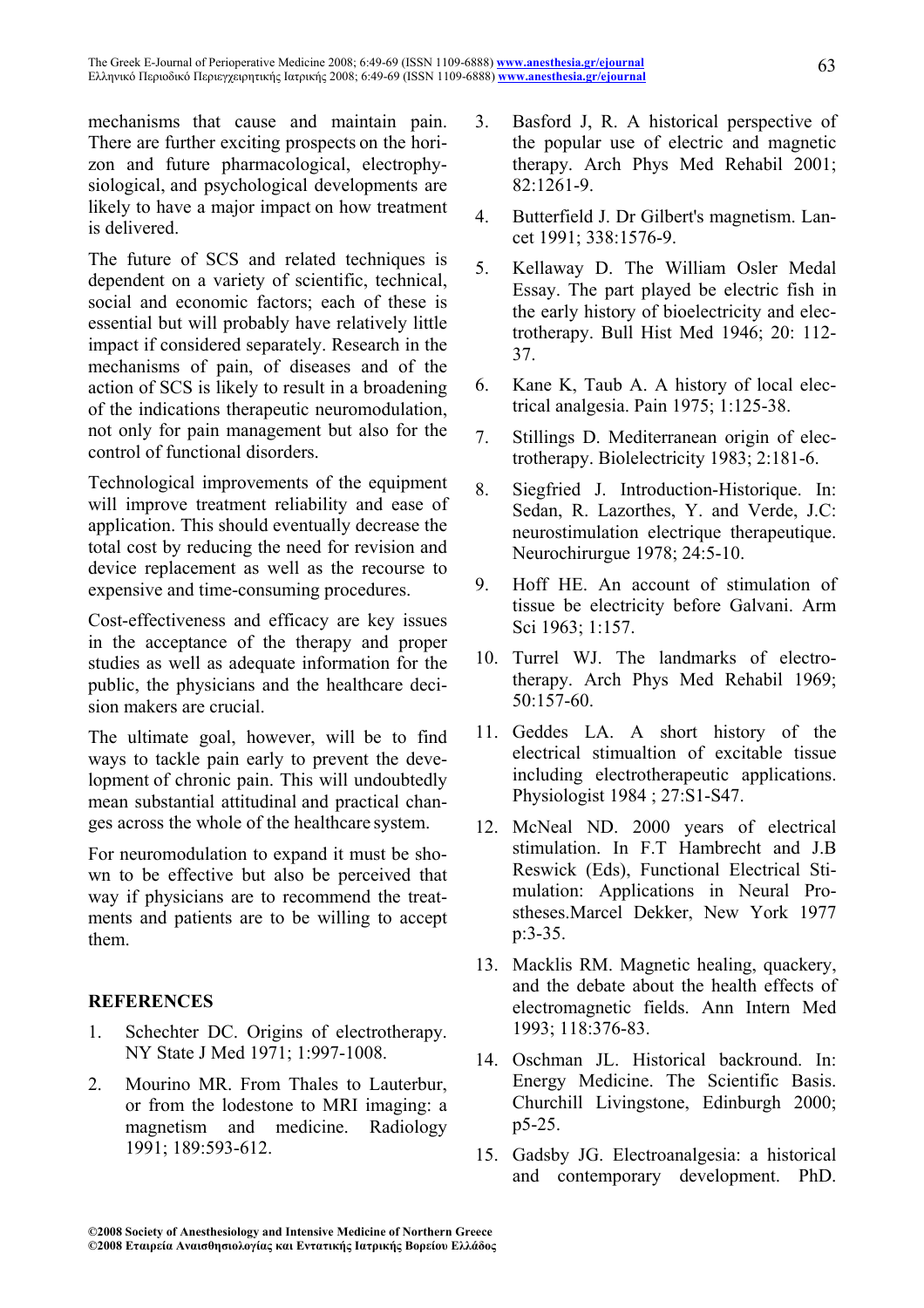Thesis. De Montfort University Leicester, UK 1998.

- 16. Chaffee EL, Light RE. A method for remote control of electrical stimulation of the nervous system. Yale J Biol Med 1934; 7:83.
- 17. Eisenberg L, Mauro A, Glenn WWL, Hageman JH. Radiofrequency stimulation: a research and clinical tool. Science 1965; 147:578-82.
- 18. Glenn WWL, Mauro A, Longo P, Lavietes PH, Mackay FJ. Remote stimulation of the heart by radiofrequency transmission. N Engl J Med 1959; 261:948.
- 19. Melzack R, Wall P. Pain mechanisms: a new theory. Science 1965; 150:971-9.
- 20. Wall P, Sweet WH. Temporary abolition of pain in man. Science 1967; 155:108-9.
- 21. Wall P. The discovery of transcutenous electrical nerve stimulation. Physiotherapy 985; 71:348-50.
- 22. Sweet WH, Wepsic JG. Treatment of chronic pain by stimulation of fibers of primary afferent neurons. Tran Am Neurol Ass 1968; 93:103-7.
- 23. Shealy CN, Mortimer JT, Reswick JB. Electrical inhibition of pain by stimulation of the dorsal columns: a preliminary clinical report. Anaesth Analg 1967; 46:489- 91.
- 24. Waltz JM, Andressen WH. Multi-lead spinal cord stimulation: technique. Appl Neurophysiol 1981; 44:30-6.
- 25. Lazorthes Y, Siegfried J, Upton ARM. A brief historical review of biostimulation.In Y.Lazorthes, and A.R.M. Upton (Eds). Neurostimulation: An overview. Futura Publishing Company Mt Krisco, New York 1985 p5-10.
- 26. Naples GG, Mortimer JT, Yuen TGH. Overview of peripheral nerve electrode design and implantation. In W.F. Agnew and D.B. McCreery (Eds), Neural Prostheses. Fundamental Studies. Pentice-Hall, M.C. 1999, p107-45.
- 27. Racz GB, Browne T, Lewis R. Peripheral nerve stimulation implant for treatmant of causalgia caused by electrical burns. Tex Med 1988; 84:45-50.
- 28. Barolat G. History of neuromodulation. Neuromod News 1999; 2:3-9.
- 29. Wesselink WA. Computer aided analysis of spinal cord stimulation. PhD.Thesis, University of Twente, Eschende, The Netherlands 1998, p108.
- 30. Holsheimer J. Computer modelling of spinal cord stimulation and its contribution to therapeutic efficacy (Review). Spinal Cord 1998; 36:531-40.
- 31. North RB, Fower F, Nigrin DJ, Szymanski R. Patient-interactive, computer controlled neurological stimulation system: clinical efficacy in spinal cord stimulator adjustment. J Neurosurg 1992; 76:967-72.
- 32. Hosobuchi Y, Adams JE, Rutkin E. Chronic thalamic stimulation for the control of facial anesthesia dolorosa. Arch Neurol 1973; 29:158-61.
- 33. Mazars G, Merienne L, Ciolocca C. Stimulations thalamique intermittentes antalgiques. Rev Neurol 1973; 128:273-79.
- 34. Owen S, Green A, Nandi D, et.al. Deep Brain Stimulation for Neuropathic Pain. Neuromodulation 2006; 9:100-6.
- 35. Richardson DE, Akil H. Pain reduction by electrical brain stimulation in man. J Neurosurg 1977; 47:178-94.
- 36. Franzini A, Ferroli P, Leone M, et a. Hypothalamic Deep Brain Stimulation for the Treatment of Chronic Cluster Headaches: A Series Report. Neuromodulation 2004; 7:1-8.
- 37. Tsubokawa T, Y. K, Yamamoto T, et a. Chronic motor cortex stimulation in patients with thalamic pain. J Neurosurg 1993; 78:393-401.
- 38. Roberto F, Rodríguez., Norberto C. Bilateral Motor Cortex Stimulation for the Relief of Central Dysesthetic Pain and Intentional Tremor Secondary to Spinal Cord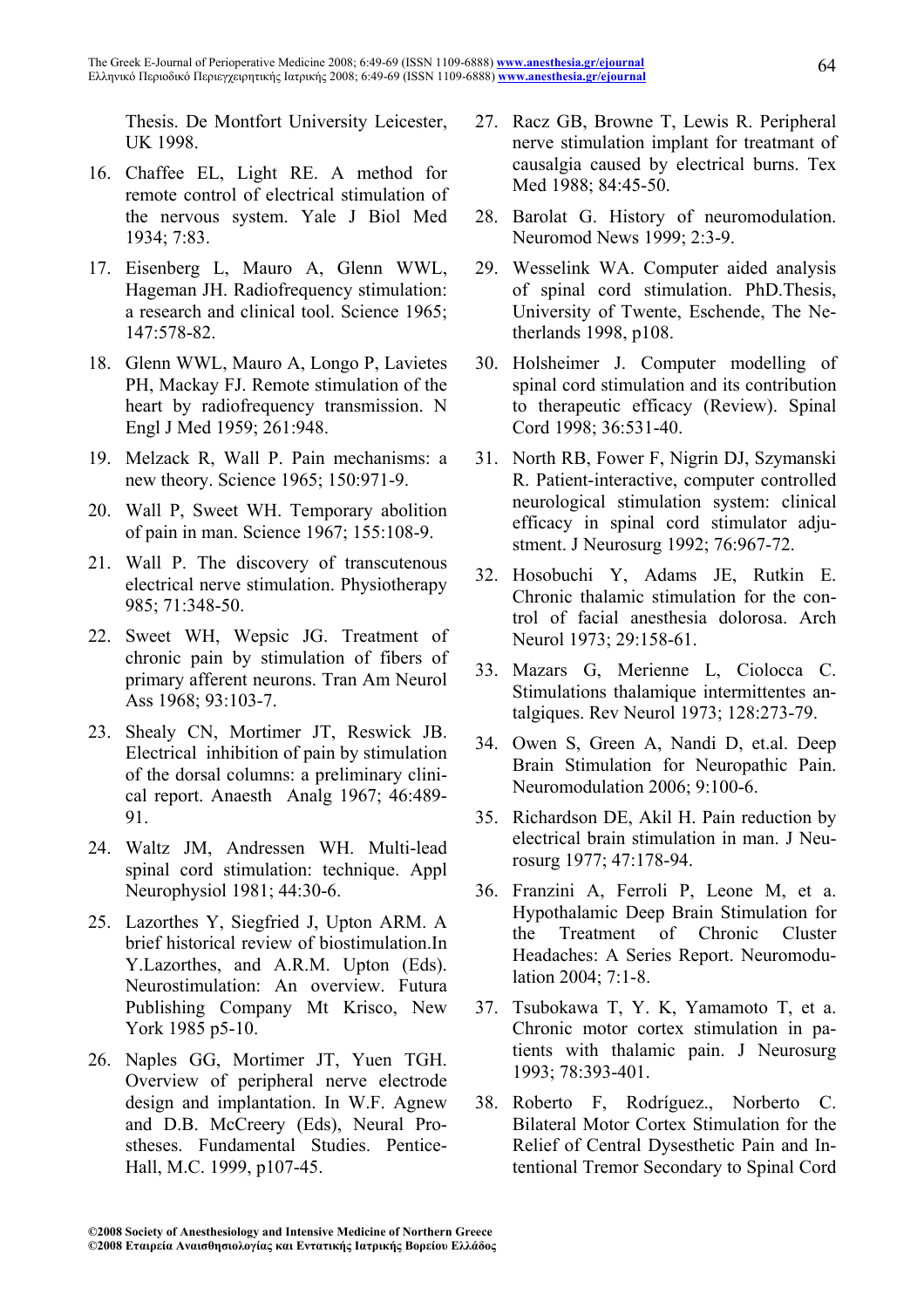Surgery: A Case Report. Neuromodulation 2002; 5:189-95.

- 39. Sidoti C, Agrillo U. Motor Cortex Stimulation: a Possible Application for Amyotrophic Lateral Sclerosis? Report of a Case With Preliminary 6-Month Follow-Up. Neuromodulation 2003; 6:216.
- 40. Leveque J-C, Villavicencio A, Bulsara K. Spinal Cord Stimulation for Failed Back Surgery Syndrome. Neuromodulation 2001; 4:1-9.
- 41. Oakley JC, Krames ES, Prager JP, et a. A New Spinal Cord Stimulation System Effectively Relieves Chronic, Intractable Pain: A Multicenter Prospective Clinical Study. Neuromodulation 2007; 10:262-78.
- 42. Van Buyten JP. Neurostimulation for chronic neuropathic back pain in failed back surgery syndrome. J Pain Symptom Manage 2006; 31:25-9.
- 43. Cook AW, Oygar A, Baggenstos P, et a. Vascular disease of extremities. Electric stimulation of spinal cord and posterior roots. NY State J Med 1976; 76:366-8.
- 44. Tiede J, Huntoon M. Review of Spinal Cord Stimulation in Peripheral Arterial Disease. Neuromodulation 2004; 7:168- 75.
- 45. Meyerson BA, Hakansson S. Alleviation of atypical trigeminal pain by stimulation of the gasserian ganglion via an implanted electrode. Acta Neurochir 1980; 30(Suppl) :303-30.
- 46. Slavin K, Wess C. Trigeminal Branch Stimulation for Intractable Neuropathic Pain: Technical Note. Neuromodulation 2005; 8:7-13.
- 47. Murphy DF, Giles KE. Intractable angina pectoris with dorsal column stimulation. Med J Aust 1987; 146:260.
- 48. DeJongste M. Efficacy, Safety and Mechanisms of Spinal Cord Stimulation Used as an Additional Therapy for Patients Suffering from Chronic Refractory Angina Pectoris. Neuromodulation 2007; 2:149- 227.
- 49. Barolat G, Schwartzmann R, Woo R. Epidural spinal cord stimulation in the management of reflex sympathetic dystrophy. Funct Neurosurg 1989; 53:29-39.
- 50. Oakley J, Weiner R. Spinal Cord Stimulation for Complex Regional Pain Syndrome: A Prospective Study of 19 Patients at Two Centers. Neuromodulation 1999; 2: 47-50.
- 51. Feler CA, Whitworth LA, Brookoff D, et a. Recent advances: a sacral nerve root stimulation using a retrograde method of lead insertion for the treatment of pelvic pain due to interstitial cystitis. Neuromodulation 1999; 2:211-6.
- 52. Chancellor M, Chartier-Kastler E. Principles of Sacral Nerve Stimulation (SNS) for the Treatment of Bladder and Urethral Sphincter Dysfunctions. Neuromodulation 2007; 3:16-26.
- 53. Weiner R, Reed K. Peripheral Neurostimulation for Control of Intractable Occipital Neuralgia. Neuromodulation 1999; 2:217-21.
- 54. Johnstone C, Sundaraj R. Occipital Nerve Stimulation for the Treatment of Occipital Neuralgia-Eight Case Studies. Neuromodulation 2006; 9:41-7.
- 55. Elias M. Spinal Cord Stimulation for Post-Herniorrhaphy Pain. Neuromodulation 2000; 3:155-7.
- 56. Yakovlev A, Peterson A. Peripheral Nerve Stimulation in Treatment of Intractable Postherpetic Neuralgia. Neuromodulation 2007; 10:373-5.
- 57. Bertini L. Neuropathic Pain. Neuropathic Pain: Medical Management. Neuromodulation 2003; 6:193-4.
- 58. Colicchio G, Barba C, D'Abramo G. Vagal Stimulation for Drug Resistent Epileptic Patients: a Long-Term Follow-up Evaluation. Neuromodulation 2003; 6:203.
- 59. Oakley J, Prager P. Spinal cord stimulation: mechanisms of action. Spine 2002; 27: 2574-83.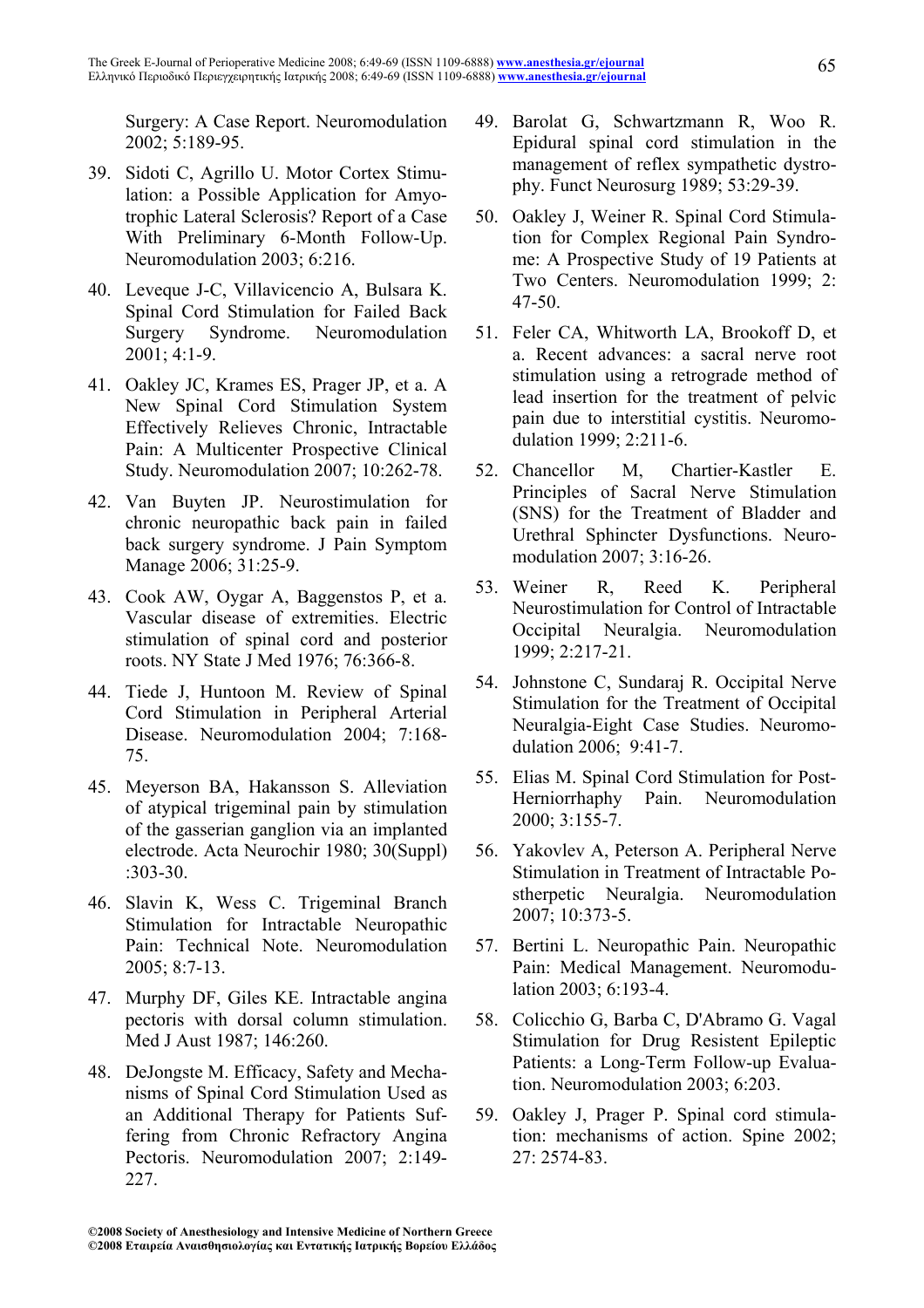- 60. Krames ES. Mechanisms of action of spinal cord stimulation. Intervent Pain Manage 1996; 39:407-8.
- 61. Stojanovic MP, Abdi S. Spinal cord stimulation. Pain Physician 2002; 5:156-66.
- 62. Costantini A. Spinal cord stimulation. Minerva Anestesiol 2005; 71:471-4.
- 63. British Pain Society. Spinal cord stimulation for the management of pain: recommendations for best clinical practice. In: A consensus document prepared on behalf of the British Pain Society in consultation with the Society of British Neurological Surgeons (2005) London: British Pain Society
- 64. North R. The role of spinal cord stimulation in contemporary pain management. APS Journal 1993; 2:91-9.
- 65. Holsheimer J, Wesselink WA. Effect of anode and cathode configurations on paresthesia coverage in spinal cord stimulation. Neurosurgery 1997; 41:654-60.
- 66. Bosch JL, Groen J. Sacral (S3) segmental nerve stimulation as a treatment for urge incontinence in patients with detrusor instability: results of chronic electrical stimulation using an implantable neural prosthesis. J Urol 1995; 154:504-7.
- 67. Holsheimer J. Effectiveness of spinal cord stimulation in the management of chronic pain; analysis of technical drawbacks and solutions. Neurosurgery 1997; 40:990-6.
- 68. Nelson D. Psychological selection criteria for implantable spinal cord stimulators. Pain Forum 1996; 5:93-103.
- 69. Olson K. The value of multiple sources of data in decision making. Pain Forum 1996;  $2.104-6$
- 70. Mailis-Gagnon A, Furlan AD, Sandoval JA, Taylor R. Spinal cord stimulation for chronic pain. Cochrane Database Syst Rev 2004:CD003783.
- 71. Law J. Targeting a spinal stimulator to treat the 'failed back surgery syndrome'. Appl Neurophysiol 1987; 50:437-8.
- 72. North R, Kidd D, Zahurak M, et a. Spinal cord stimulation for chronic intractable pain: two decades' experience. Neurosurgery 1993; 32:384-95.
- 73. Linderoth B, Foreman R. Physiology of spinal cord stimulation: Review and update. Neuromodulation 1999; 2:150-64.
- 74. Law J. Spinal stimulation in the 'failed back surgery syndrome': Comparison of technical criteria for palliating pain in the leg versus in the low back. Acta Neurochir 1992; 117:95.
- 75. Melzack R, Wall P. Textbook of pain. 4th edition. New York: Churchill Livingstone 1999 p1355.
- 76. North R. Spinal cord stimulation for axial low back pain: Single versus dual percutaneous electrodes. International Neuromodulation Society Abstracts. Lucerne, Switzerland 1998 p212.
- 77. Ekre O, Eliasson T, Norrsell H, Wahrborg P, Mannheimer C. Long-term effects of spinal cord stimulation and coronary artery bypass grafting on quality of life and survival in the ESBY study. Eur Heart J 2002 ; 23:1938-45.
- 78. Norrsell H, Eliasson T, Augustinsson LE, Mannheimer C. [Spinal cord stimulation in angina pectoris-what is the current situation?]. Lakartidningen 1999; 96:1430-7
- 79. Chandler MJ, Brennan TJ, Garrison DW, Kim KS, Schwartz PJ, Foreman RD. A mechanism of cardiac pain suppression by spinal cord stimulation: implications for patients with angina pectoris. Eur Heart J 1993; 14:96-105.
- 80. Bagger J, Jensen B, Johannsen G. Long term outcome of spinal cord electric stimulation in patients with refractory chest pain. Clin cardiol 1998; 21:286-8.
- 81. Amann W, Berg P, Gersbach P, Gamain J, Raphael JH, Ubbink DT. Spinal cord stimulation in the treatment of non-reconstructable stable critical leg ischaemia: results of the European Peripheral Vascu-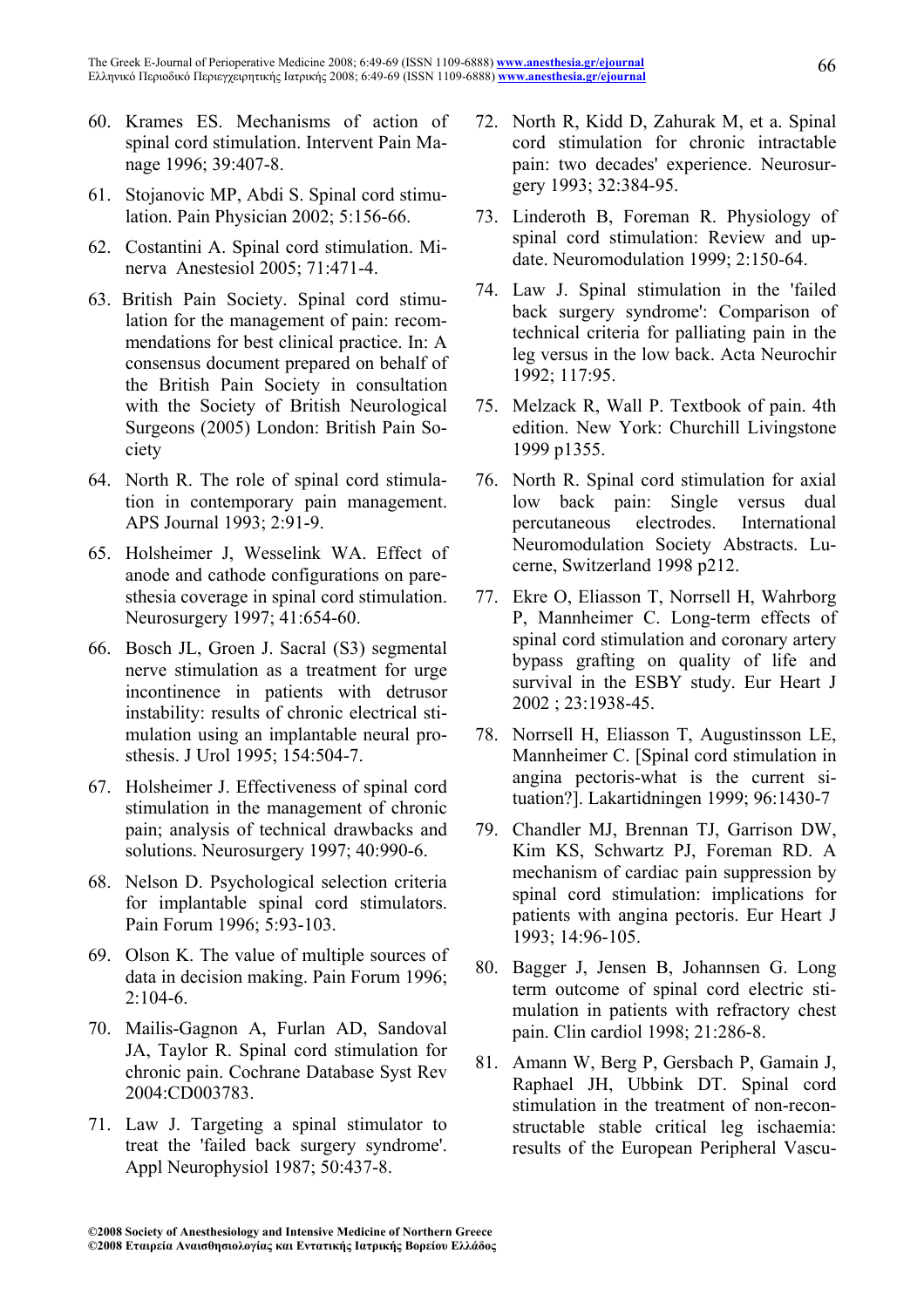lar Disease Outcome Study (SCS-EPOS). Eur J Vasc Endovasc Surg 2003; 26:280-6.

- 82. Broseta J, Garcia-March G, Sanchez M, et a. Influence of spinal cord stimulation on peripheral blood flow. Applied neurophysiology 1985; 48:367-70.
- 83. Broseta J, Barbera J, DeVera J, et a. Spinal cord stimulation in peripheral arterial disease. J Neurosurg 1986; 64:71-8.
- 84. Kemler M, Barendse G, van Kleef M, et a. Spinal cord stimulation in patients with chronic reflex sypathetic dystrophy. N Engl J Med 2000; 343:618-24.
- 85. White JC, Sweet WH. Pain and the neurosurgeon. A 40 year experience. Springfield, IL, 1969, pp894–899 .
- 86. Picaza J, Cannon B, Hunter S, et a. Pain supresion by peripheral nerve stimulation. II . Observations with implantable devices. SurgNeurol 1976; 4:115-26.
- 87. Long D, Erickson D, Campbell J, North RB. Electrical stimulation of the spinal cord and peripheral nerve for pain control: a ten year experience. Appl Neurophysiol 1981; 44: 207-17.
- 88. Kirsch W, Lewis J, Simon R. Experiences with electrical stimulation devices for the control of chronic pain. Med Instrum 1975; 4:167-70.
- 89. Weiner R, Reed K. Peripheral neurostimulation for control of intractable occipital neuralgia. Neuromodulation 1999; 2:217- 21.
- 90. Slavin K, Burchiel K. Peripheral nerve stimulation for painful nerve injuries. Contemp Neurosurg 1999; 21:1-6.
- 91. Slavin KV. Peripheral nerve stimulation for the treatment of neuropathic craniofacial pain. Acta Neurochir 2007; 97(Suppl): 115-20.
- 92. Weiner R. The future of peripheral nerve stimulation. Neurol Res 2000; 2:299-304.
- 93. Lou L. Uncommon areas of electrical stimulation. Curr Rev Pain 2000; 4:407-12.
- 94. Dunteman E. Peripheral nerve stimulation for unremitting ophthalmic postherpetic neuralgia. Neuromodulation 2002; 5:32-7.
- 95. Weiner R. Peripheral nerve neurostimulation. Neurosurg Clin N Am 2003; 14:401-8.
- 96. Kothari S. Neuromodulatory approaches to chronic pelvic pain and coccygodynia. Acta Neurochir Suppl 2007; 97:365-71.
- 97. Slavin K. Peripheral nerve stimulation for neuropathic pain. The Journal of the American Society for Experimental Neuro-Therapeurtics 2008; 5:100-6.
- 98. Johnson M, Burchiel K. Peripheral stimulation for treatment of trigeminal postherpetic neuralgia and trigeminal posttraumatic neuropathic pain: a pilot study. Neurosurgery 2004; 55:135-42.
- 99. Slavin K, Nersesyan H, Wess C. Treatment of neuropathic craniofacial pain using peripheral nerve stimulation approach. In: Meglio M, Krames ES, editors. Proceedings of the 7th INS Meeting of the International Neuromodulation Society: Rome, Italy, June 10-13, 2005 Bologna: Medimond International Proceedings 2005: p77-80.
- 100. Weiner R, Aló K, Reed K, Fuller M. Subcutaneous neurostimulation for intractable C-2–mediated headaches. J Neurosurg 2001; 94:398A.
- 101. Popeney C, Aló K. Peripheral neurostimulation for the treatment of chronic, disabling transformed migraine. Headache 2003; 43:369-75.
- 102. Matharu M, Bartsch WN, Frackowiak R, Weiner R, Goadsby P. Central neuromodulation in chronic migraine patients with suboccipital stimulators: a PET study. Brain 2004; 127:220-30.
- 103. Oh M, Ortega J, Bellotte J, Whiting D, Aló K. Peripheral nerve stimulation for the treatment of occipital neuralgia and transformed migraine using a C1-2-3 subcutaneous paddle style electrode: a technical report. Neuromodulation 2004; 7:103-12.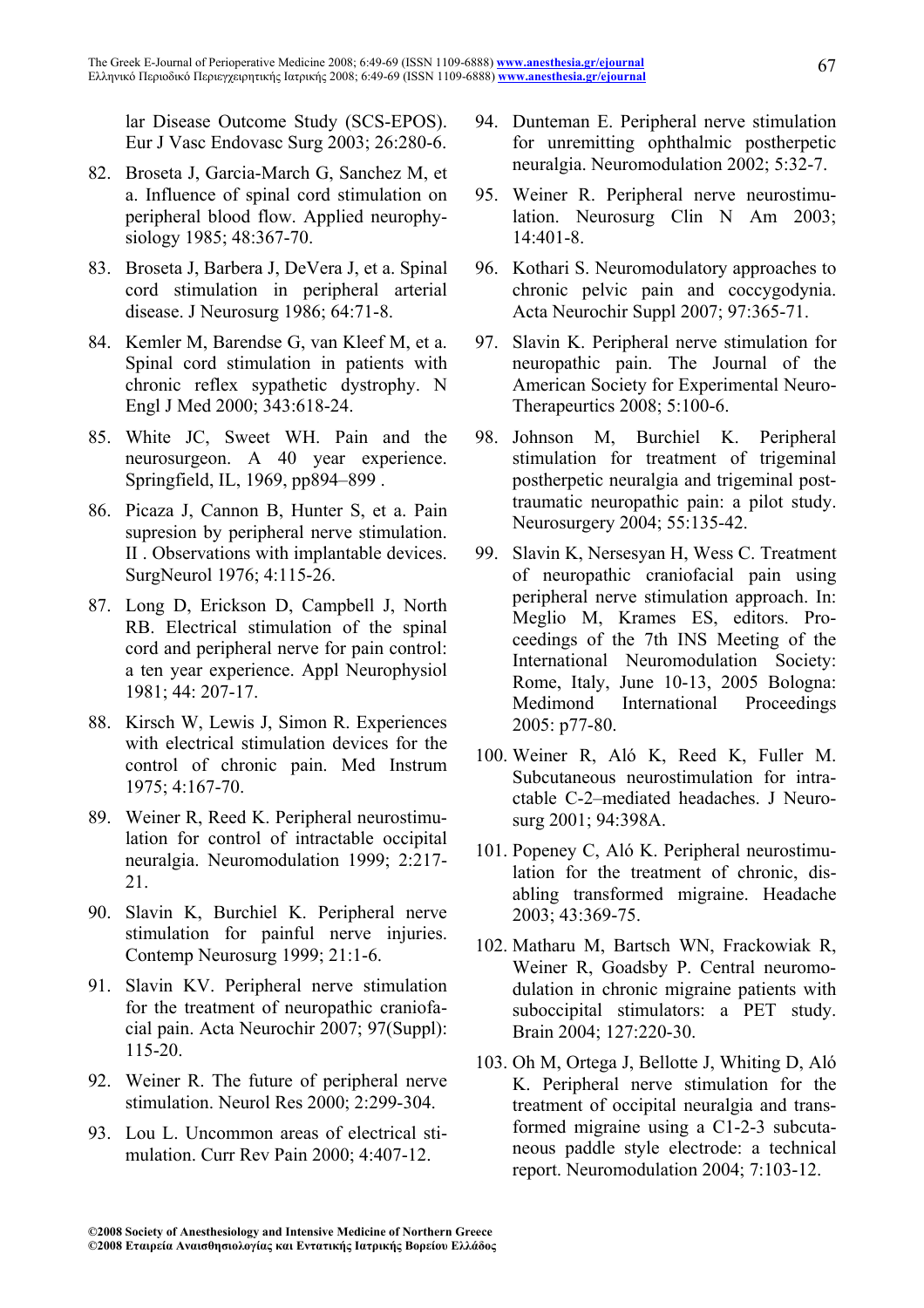- 104. Hammer M, Doleys D. Perineuromal stimulation in the treatment of occipital neuralgia: a case study. Neuromodulation 2001; 4:47-51.
- 105. Kapural L, Mekhail N, Hayek S, M. S-H, Malak O. Occipital nerve electrical stimulation via the midline approach and subcutaneous surgical leads for treatment of severe occipital neuralgia: a pilot study. Anesth Analg 2005; 101:171-4.
- 106. Hassenbusch S, Stanton-Hicks M, Schoppa D, Walsh J, Covington E. Longterm results of peripheral nerve stimulation for reflex sympathetic dystrophy. J Neurosurg 1996; 84:415-23.
- 107. Schwedt T, Dodick D, Hentz J, Trentman T, Zimmerman R. Occipital nerve stimulation for chronic headache: long-term safety and efficacy. Cephalalgia 2007; 27:153-7.
- 108. Magis D, Allena M, Bolla M, De Pasqua V, Remacle J, Schoenen J. Occipital nerve stimulation for drug-resistant chronic cluster headache: a prospective pilot study. Lancet 2007; 6:314-21.
- 109. Weiner R. Occipital neurostimulation for treatment of intractable headache syndromes. Acta Neurochir Suppl 2007; 97:129- 33.
- 110. Stinson L, Jr. , Roderer G, Cross N, Davis B. Peripheral subcutaneous electrostimulation for control of intractable postoperative inguinal pain: a case report series. Neuromodulation 2001; 4:99-104.
- 111. Theodosiadis P, Goroszeniuk T, Grosomanidis V. Short term neuromodulation trial via stimulating catheter in coccycodynia treatment. Regional Anesthesia and Pain Medicine 2004; 29:113.
- 112. Thimineur M, De Ridder D. C2 area neurostimulation: a surgical treatment for fibromyalgia. Pain Med 2007; 8:639-46.
- 113. Slavin K. Peripheral neurostimulation in fibromyalgia: a new frontier? Pain Med 2007; 8:621-2.
- 114. Paicius R, Bernstein C, Lempert-Cohen C. Peripheral nerve field stimulation for the treatment of chronic low back pain: preliminary results of long-term follow-up: a case series. Neuromodulation 2007; 10: 279-90.
- 115. Maher CF, Carey MP, Dwyer PL, Schluter PL. Percutaneous sacral nerve root neuromodulation for intractable interstitial cystitis. J Urol 2001; 165:884-6.
- 116. Bosch JL. Electrical neuromodulatory therapy in female voiding dysfunction. BJU Int 2006; 98:43-8.
- 117. Qin C, Farber JP, Linderoth B, Shahid A, Foreman RD. Neuromodulation of thoracic intraspinal visceroreceptive transmission by electrical stimulation of spinal dorsal column and somatic afferents in rats. J Pain 2008; 9:71-8.
- 118. Bartsch T, Goadsby P. Stimulation of the greater occipital nerve induces increased central excitability of dural afferent input. Brain 2002; 125:1496-509.
- 119. Le Doaré K, Akerman S, Holland P, et a. Occipital afferent activation of second order neurons in the trigeminocervical complex in rat. Neurosci Lett 2006; 403: 73-7.
- 120. Navarro X, Krueger T, Lago N, Micera S, Stieglitz T, Dario P. A critical review of interfaces with the peripheral nervous system for the control of neuroprosthesis and hybrid bionic systems. J Periph Nerv Syst 2005; 10:229-58.
- 121. Haque R, Winfree C. Spinal nerve root stimulation. Neurosurg Focus 2006; 21:E4.
- 122. Machado A, Ogrin M, Rosenow J, Henderson J. A 12-month prospective study of gasserian ganglion stimulation for trigeminal neuropathic pain. Stereotact Funct Neurosurg 2007; 85:216-24.
- 123. Loeb G, Peck R, Moore W, Hood K. BION system for distributed neural prosthetic interfaces. Med Eng Physics 2001; 23:9-18.